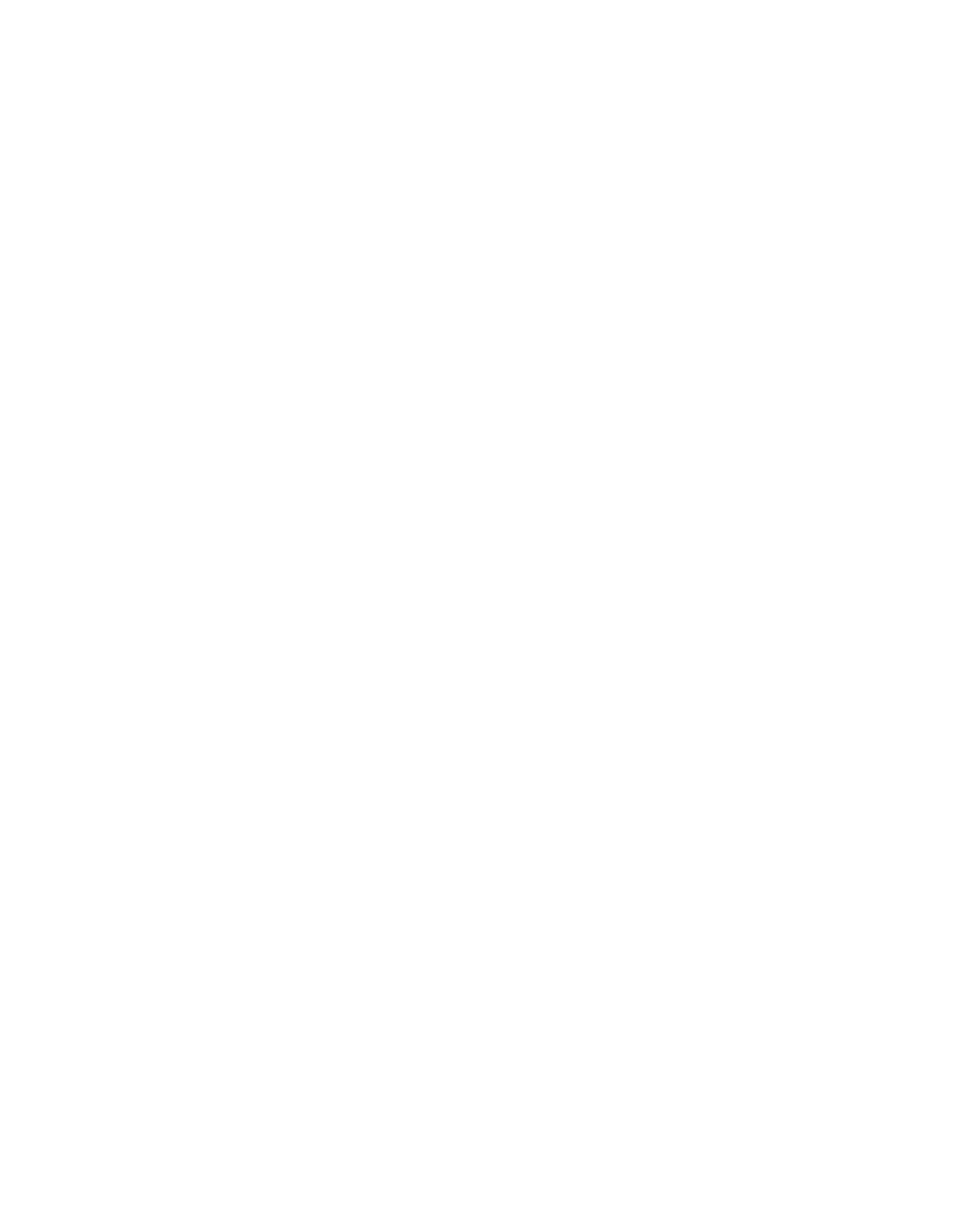

### **Commissioner Io Ann Hardesty** City of Portland

TO: Mayor Ted Wheeler **Commissioner Chloe Eudaly Commissioner Amanda Fritz Auditor Mary Hull Caballero** 

 $CC:$ Jessica Kinard, Director, City Budget Office

From: Commissioner Jo Ann Hardesty

RE: Bureau of Emergency Communication (BOEC) FY 2020-21 Requested Budget

Date: January 29, 2020

I respectfully submit the Bureau of Emergency Communications' FY 2020-21 Requested Budget for your consideration.

Due to the financial forecast for the next fiscal year, I have asked the bureaus in my portfolio to refrain from making any requests for new General Funds, not inclusive of one-time capital set-aside requests. Therefore, the Bureau of Emergency Communications does not have any new add requests within this submission.

The Bureau of Emergency Communications is actively participating in the City's Public Safety Work Group and will work collaboratively with its colleagues in the other public safety bureaus to help identify 2% savings over the next three years.

If anyone has any questions, please feel free to contact my Financial Policy Advisor, Kristin Johnson at x3-4892.

Thank vou.

Commissioner Jo Ann Hardesty

1221 SW Fourth Avenue, Room 230 CPortland, Oregon 97204-1998 (503) 823-4151 ♦ TDD (503) 823-6868 ♦ JoAnn.Hardesty@portlandoregon.gov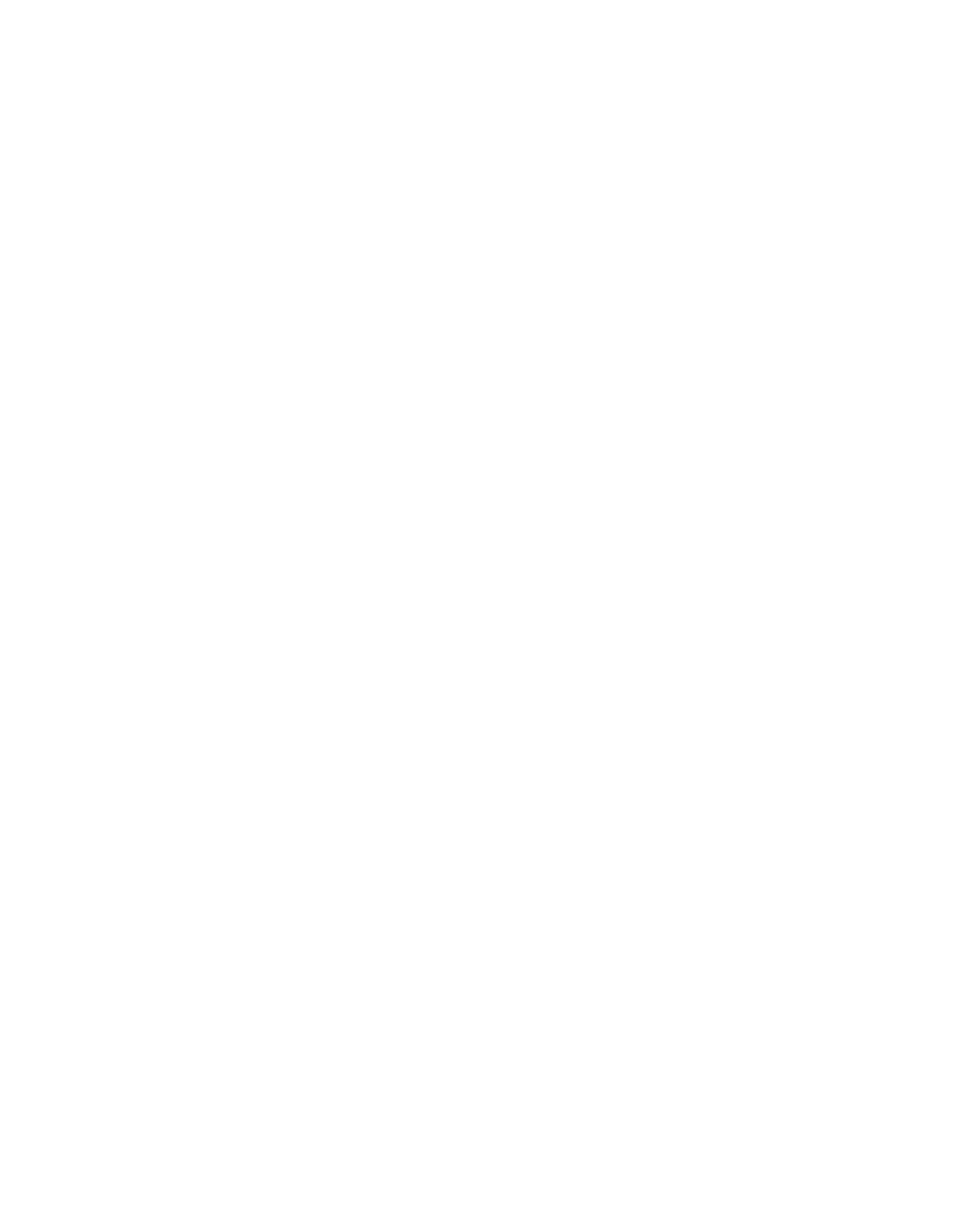# **Bureau of Emergency Communications**

Public Safety Service Area

Jo Ann Hardesty, Commissioner-in-Charge Bob Cozzie, Director



### **Bureau Overview**

| Requirements                |              | <b>Revised</b><br>FY 2019-20 | Requested<br>FY 2020-21 | <b>Change from</b><br><b>Prior Year</b> | <b>Percent</b><br>Change |
|-----------------------------|--------------|------------------------------|-------------------------|-----------------------------------------|--------------------------|
| <b>Operating</b>            |              | \$25,700,603                 | \$26,998,712            | \$1,298,109                             | 5%                       |
| Capital                     |              | \$2,166,883                  | \$1,804,565             | $$$ (362,318)                           | (17)%                    |
|                             | <b>Total</b> | \$27,867,486                 | \$28,803,277            | \$935,791                               | (12)%                    |
| <b>Authorized Positions</b> |              | 150.69                       | 151.50                  | 0.81                                    | 0%                       |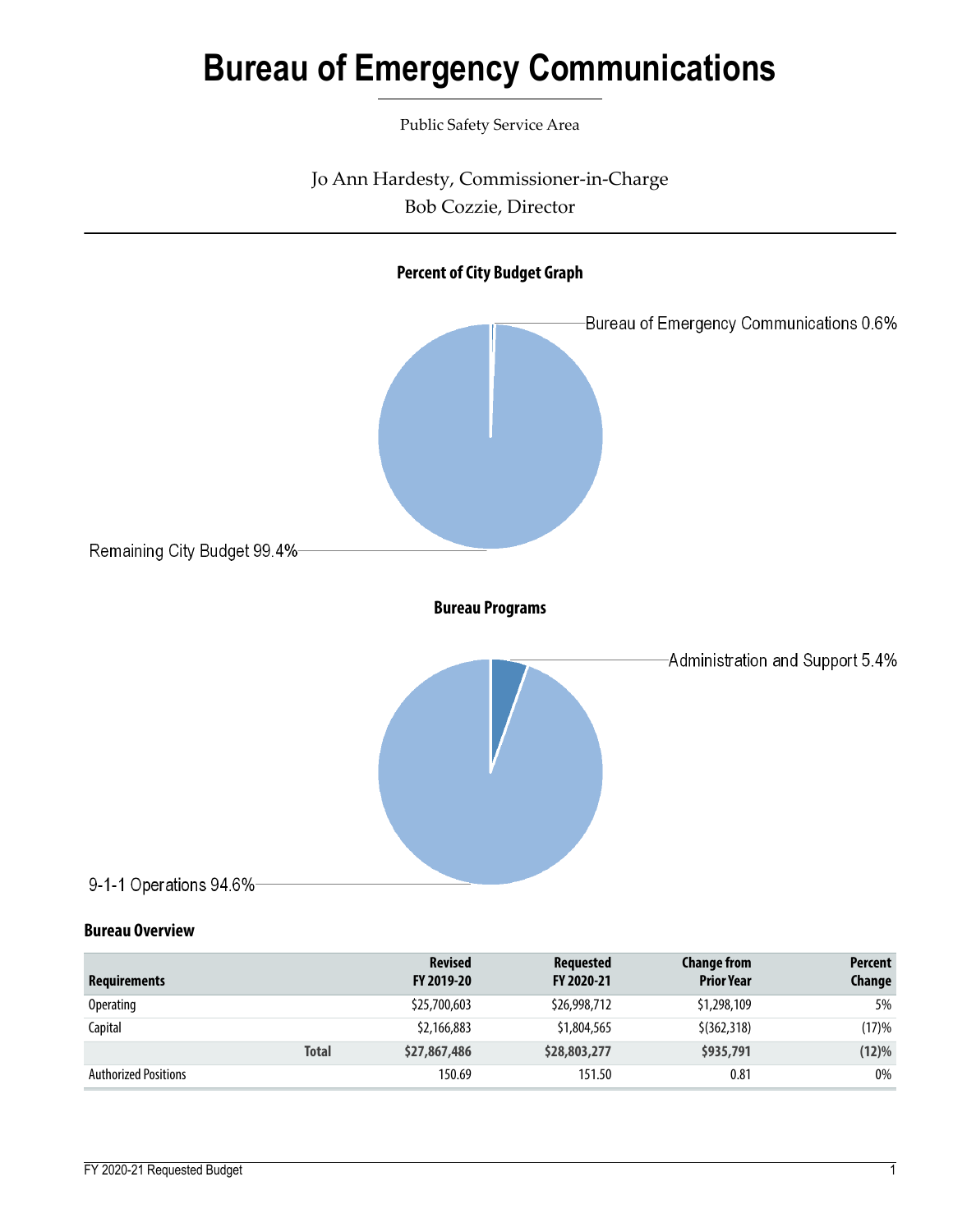# **Bureau of Emergency Communications**

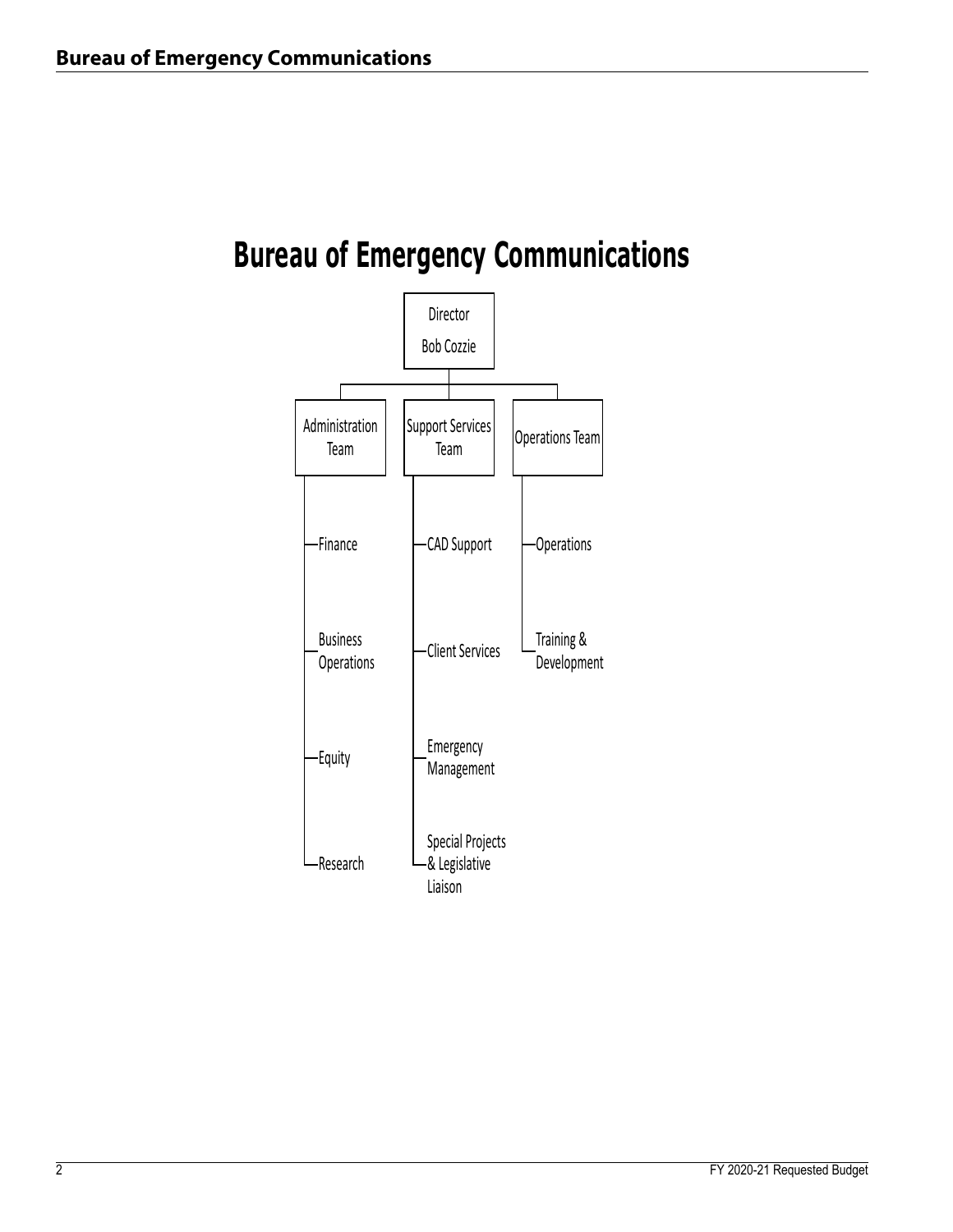# Bureau Summary

## **Bureau Mission**

The mission of the Bureau of Emergency Communications (BOEC) is to work collaboratively with our community and public safety partners to ensure effective and timely 911 call answering and dispatching.

## **Bureau Overview**

BOEC provides service to residents, visitors, and emergency response agencies throughout Multnomah County. The bureau's 911 and public safety dispatch operation is supported by several program areas: Technology Systems Support, Analytics, Training & Development, Quality Assurance & Accountability, Emergency Management, and Business Operations.

## **Strategic Direction**

BOEC strives to ensure all data and performance measures are clearly defined, understood and accurately reported. The BOEC strategic plan includes initiatives that focus on adequate staffing to meet performance expectations, ensuring timely and accurate call triage, leveraging technology, and developing employee skills.

BOEC has developed a five-year strategy with ten different initiatives:

- 1. Call Performance and Staffing
- 2. Consistent, Efficient, and Effective Call Triage
- 3. Public Information and Outreach
- 4. Partner Agency Collaboration
- 5. Equity
- 6. Training and Quality Assurance
- 7. Career and Leadership Development, Mentorship, and Succession Planning
- 8. Technology Systems
- 9. Administration (Processes, Budget, Finance, and Payroll)
- 10. Secure, Efficient, and Resilient Facility

Work on these initiatives is continually documented, updated and reported. Updates for 2020 are under development.

BOEC actively recruits, hires, and trains new employees and continually focuses on process improvement. Furthermore, BOEC aspires to meet and exceed national performance standards with an adequately staffed center.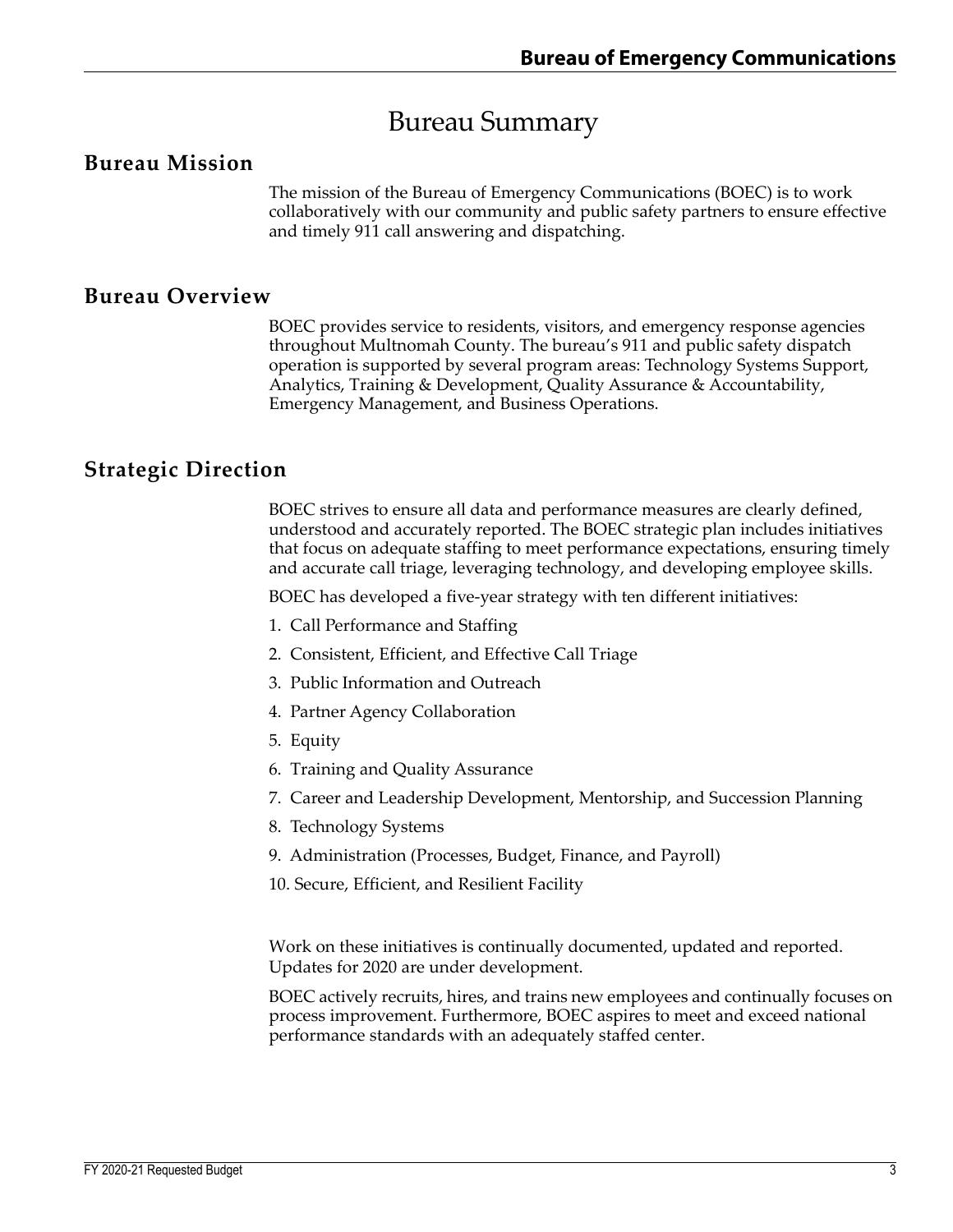# **FUND OVERVIEW**

The Emergency Communication Fund is the operating fund for the Bureau of Emergency Communications. Expenditures are related to emergency 9-1-1 calltaking and dispatch as well as administrative support for these activities. Fund revenues include an annual transfer from the General Fund, State of Oregon 9-1-1 phone tax funds, and payments from other regional jurisdictions served by Emergency Communications. In addition to Portland, user jurisdictions include: Multnomah County and the Cities of Gresham, Troutdale, Fairview, Maywood Park, and Wood Village. Fund expenses include all Emergency Communications operating expenses.

## **MANAGING AGENCY**

Bureau of Emergency Communications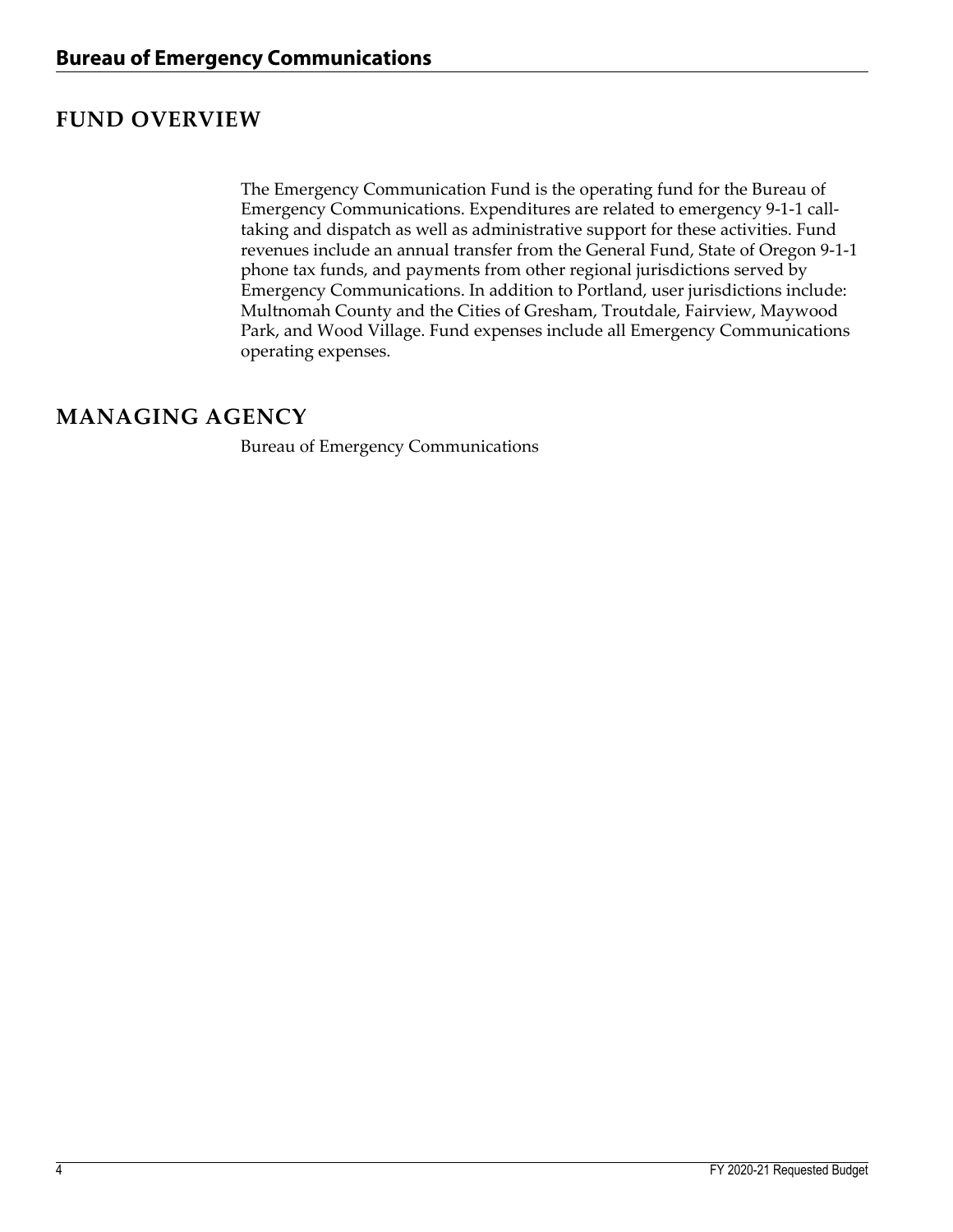# **Summary of Bureau Budget**

|                                        | <b>Actuals</b><br>FY 2017-18 | <b>Actuals</b><br>FY 2018-19 | <b>Revised</b><br>FY 2019-20 | <b>Requested No DP</b><br>FY 2020-21 | <b>Requested</b><br>FY 2020-21 |
|----------------------------------------|------------------------------|------------------------------|------------------------------|--------------------------------------|--------------------------------|
| <b>Resources</b>                       |                              |                              |                              |                                      |                                |
| <b>External Revenues</b>               |                              |                              |                              |                                      |                                |
| <b>Charges for Services</b>            | 333,301                      | 425,418                      | 469,400                      | 406,234                              | 406,234                        |
| Intergovernmental                      | 8,009,843                    | 8,791,104                    | 8,517,798                    | 9,646,353                            | 9,646,353                      |
| <b>Miscellaneous</b>                   | 15,374                       | 52,655                       | 20,000                       | 40,000                               | 40,000                         |
| <b>External Revenues Total</b>         | 8,358,518                    | 9,269,178                    | 9,007,198                    | 10,092,587                           | 10,092,587                     |
| <b>Internal Revenues</b>               |                              |                              |                              |                                      |                                |
| <b>Fund Transfers - Revenue</b>        | 15,305,982                   | 16,981,355                   | 16,926,716                   | 17,051,317                           | 17,051,317                     |
| <b>Internal Revenues Total</b>         | 15,305,982                   | 16,981,355                   | 16,926,716                   | 17,051,317                           | 17,051,317                     |
| <b>Beginning Fund Balance</b>          | 1,587,046                    | 1,122,832                    | 1,933,572                    | 1,659,373                            | 1,659,373                      |
| <b>Resources Total</b>                 | 25,251,546                   | 27,373,365                   | 27,867,486                   | 28,803,277                           | 28,803,277                     |
| <b>Requirements</b>                    |                              |                              |                              |                                      |                                |
| <b>Bureau Expenditures</b>             |                              |                              |                              |                                      |                                |
| <b>Personnel Services</b>              | 16,401,473                   | 17,621,394                   | 18,651,960                   | 19,723,330                           | 19,723,330                     |
| <b>External Materials and Services</b> | 1,055,370                    | 1,434,858                    | 1,524,814                    | 1,467,883                            | 1,467,883                      |
| <b>Internal Materials and Services</b> | 4,886,632                    | 4,629,402                    | 4,669,142                    | 4,868,771                            | 4,868,771                      |
| Capital Outlay                         | 0                            | 0                            | 1,774,883                    | 1,412,565                            | 1,412,565                      |
| <b>Bureau Expenditures Total</b>       | 22,343,475                   | 23,685,655                   | 26,620,799                   | 27,472,549                           | 27,472,549                     |
| <b>Fund Expenditures</b>               |                              |                              |                              |                                      |                                |
| <b>Debt Service</b>                    | 249,221                      | 269,519                      | 287,549                      | 299,045                              | 299,045                        |
| Fund Transfers - Expense               | 1,536,019                    | 1,026,653                    | 959,138                      | 1,031,683                            | 1,031,683                      |
| <b>Fund Expenditures Total</b>         | 1,785,240                    | 1,296,172                    | 1,246,687                    | 1,330,728                            | 1,330,728                      |
| <b>Ending Fund Balance</b>             | 1,122,832                    | 2,391,538                    | 0                            | $\mathbf{0}$                         | $\mathbf{0}$                   |
| <b>Requirements Total</b>              | 25,251,546                   | 27,373,365                   | 27,867,486                   | 28,803,277                           | 28,803,277                     |
| <b>Programs</b>                        |                              |                              |                              |                                      |                                |
| 9-1-1 Operations                       | 22,338,463                   | 23,652,396                   | 25,857,812                   | 26,107,753                           | 26,107,753                     |
| <b>Administration &amp; Support</b>    | 5,012                        | 33,258                       | 762,987                      | 1,364,796                            | 1,364,796                      |
| <b>Total Programs</b>                  | 22,343,475                   | 23,685,655                   | 26,620,799                   | 27,472,549                           | 27,472,549                     |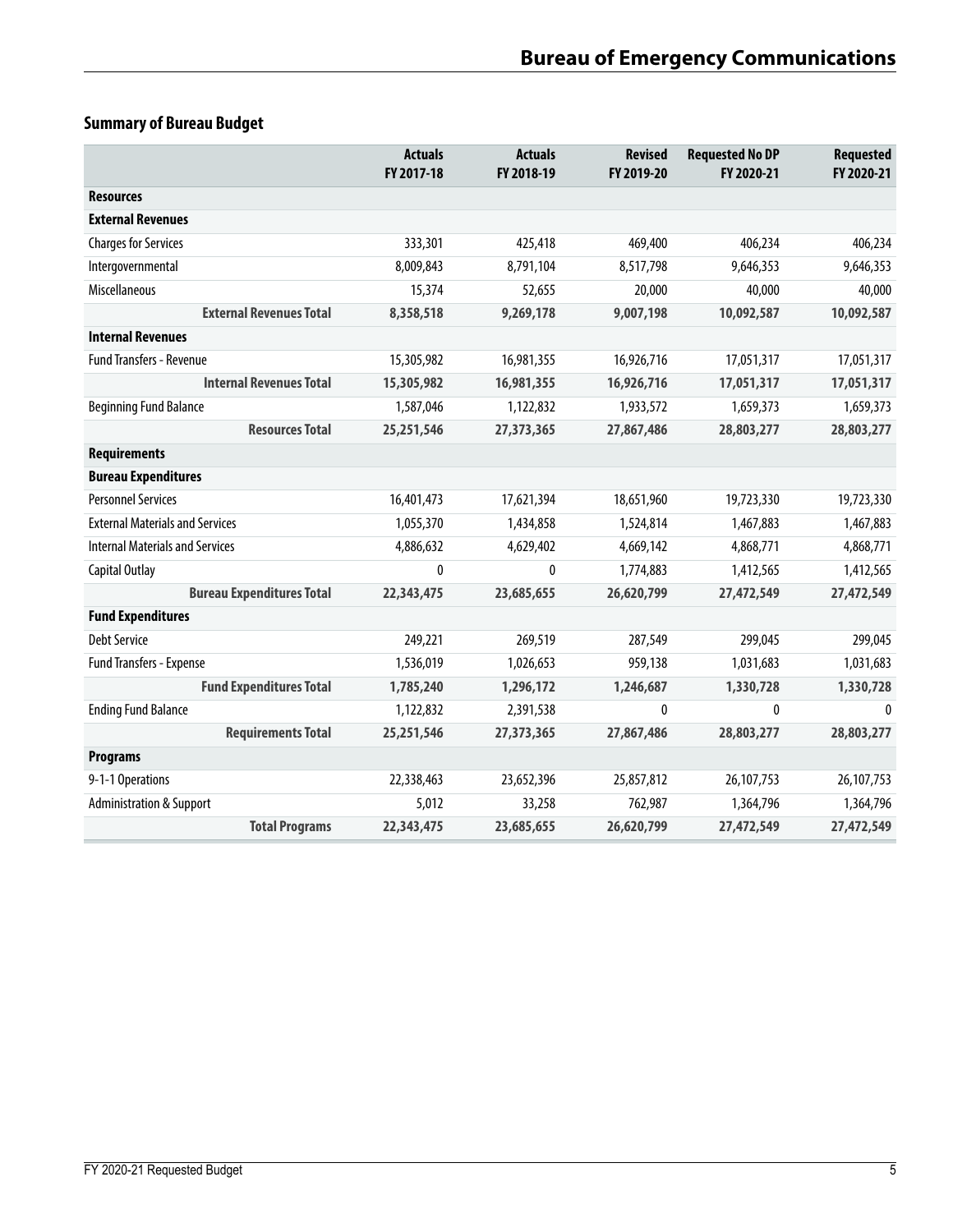# **FTE Summary**

|              |                                                  | <b>Salary Range</b> |         |        | <b>Revised</b><br>FY 2019-20 |        | <b>Requested No DP</b><br>FY 2020-21 |        | <b>Requested</b><br>FY 2020-21 |
|--------------|--------------------------------------------------|---------------------|---------|--------|------------------------------|--------|--------------------------------------|--------|--------------------------------|
| <b>Class</b> | <b>Title</b>                                     | Min                 | Max     | No.    | <b>Amount</b>                | No.    | <b>Amount</b>                        | No.    | <b>Amount</b>                  |
| 30003002     | Administrative Specialist I                      | 44,075              | 68,682  | 1.00   | 47,590                       | 1.00   | 47,590                               | 1.00   | 47,590                         |
| 30003003     | Administrative Specialist II                     | 48,277              | 93,018  | 1.00   | 71,386                       | 1.00   | 71,386                               | 1.00   | 71,386                         |
| 30003004     | Administrative Specialist III                    | 53,290              | 102,648 | 1.00   | 71,386                       | 1.00   | 71,386                               | 1.00   | 71,386                         |
| 30003007     | Analyst II                                       | 63,336              | 109,491 | 1.00   | 96,741                       | 1.00   | 96,741                               | 1.00   | 96,741                         |
| 30003008     | Analyst III                                      | 69,805              | 131,248 | 2.00   | 215,176                      | 2.00   | 215,176                              | 2.00   | 215,176                        |
| 30003012     | <b>Business Systems Analyst III</b>              | 69,805              | 131,248 | 2.00   | 207,584                      | 2.00   | 207,584                              | 2.00   | 207,584                        |
| 30003029     | Coordinator III                                  | 63,336              | 109,491 | 2.00   | 202,509                      | 2.00   | 202,509                              | 2.00   | 202,509                        |
| 30003037     | Director I                                       | 111,696             | 197,246 | 1.00   | 184,122                      | 1.00   | 184,122                              | 1.00   | 184,122                        |
| 30000031     | Emerg Commun Call Taker                          | 43,650              | 62,504  | 10.00  | 473,110                      | 10.00  | 537,552                              | 10.00  | 537,552                        |
| 30000034     | Emerg Commun Dispatcher, Sr                      | 55,921              | 80,072  | 105.19 | 7,040,627                    | 106.00 | 7,408,184                            | 106.00 | 7,408,184                      |
| 30000035     | Emerg Commun Police Dispatcher                   | 53,826              | 77,022  | 2.00   | 134,734                      | 2.00   | 135,277                              | 2.00   | 135,277                        |
| 30003041     | <b>Emergency Communications Ops</b><br>Mgr       | 91,728              | 158,226 | 1.00   | 145,850                      | 1.00   | 145,850                              | 1.00   | 145,850                        |
| 30003042     | <b>Emergency Communications Ops</b><br>Sup I     | 63,336              | 109,491 | 14.00  | 1,447,837                    | 14.00  | 1,480,581                            | 14.00  | 1,480,581                      |
| 30003043     | <b>Emergency Communications Ops</b><br>Sup II    | 69,805              | 131,248 | 2.00   | 226,096                      | 2.00   | 226,096                              | 2.00   | 226,096                        |
| 30003044     | <b>Emergency Communications</b><br>Systems Admin | 69,805              | 131,248 | 1.00   | 118,622                      | 1.00   | 118,622                              | 1.00   | 118,622                        |
| 30003055     | <b>Financial Analyst II</b>                      | 63,336              | 109,491 | 1.00   | 102,752                      | 1.00   | 102,752                              | 1.00   | 102,752                        |
| 30003081     | Manager I                                        | 80,205              | 145,808 | 1.00   | 125,258                      | 1.00   | 125,258                              | 1.00   | 125,258                        |
| 30000013     | Office Support Specialist III                    | 44,512              | 67,870  | 2.00   | 131,914                      | 2.00   | 131,914                              | 2.00   | 131,914                        |
|              | <b>Total Full-Time Positions</b>                 |                     |         | 150.19 | 11,043,294                   | 151.00 | 11,508,580                           | 151.00 | 11,508,580                     |
| 30003002     | Administrative Specialist I                      | 44,075              | 68,682  | 0.50   | 30,482                       | 0.50   | 30,482                               | 0.50   | 30,482                         |
|              | <b>Total Part-Time Positions</b>                 |                     |         | 0.50   | 30,482                       | 0.50   | 30,482                               | 0.50   | 30,482                         |
|              | <b>Grand Total</b>                               |                     |         | 150.69 | 11,073,776                   | 151.50 | 11,539,062                           | 151.50 | 11,539,062                     |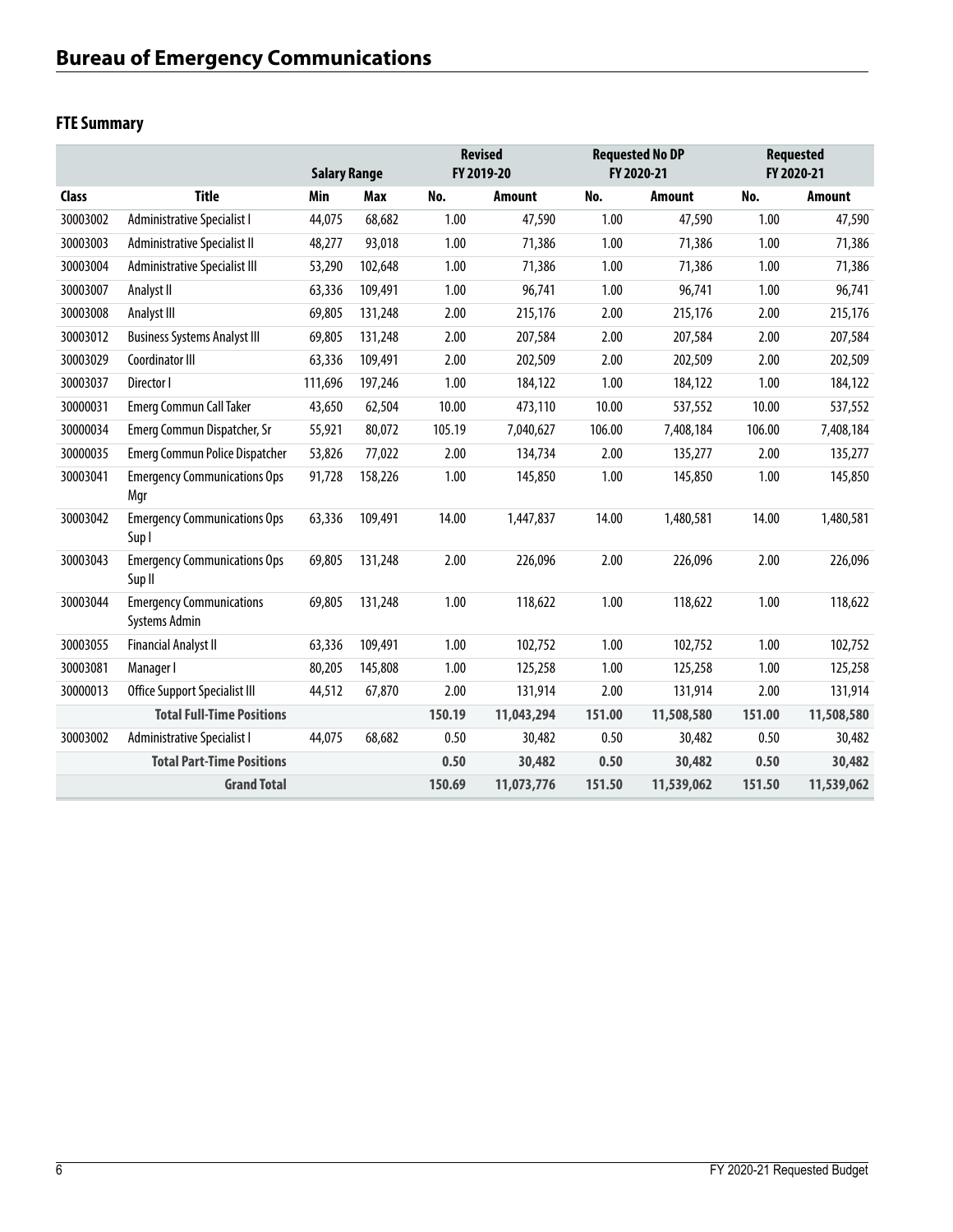# **CIP Summary**

| <b>Bureau Capital Program</b><br><b>Project</b> | <b>Prior Years</b> | <b>Revised</b><br>FY 2019-20 | <b>Requested</b><br>FY 2020-21 | FY 2021-22 | FY 2022-23   | FY 2023-24 | FY 2024-25 | 5-Year Total |
|-------------------------------------------------|--------------------|------------------------------|--------------------------------|------------|--------------|------------|------------|--------------|
| <b>Safety</b>                                   |                    |                              |                                |            |              |            |            |              |
| Integrated Priority Dispatch System             | 0                  | 1,420,000                    | 1,032,868                      | 0          | $\mathbf{0}$ | 0          | 0          | 1,032,868    |
| Next Generation 911 Recording<br>System         | 0                  | 746.883                      | 771.697                        | 0          | 0            | 0          | 0          | 771.697      |
| <b>Total Safety</b>                             | 0                  | 2.166,883                    | 1,804,565                      | $\bf{0}$   | $\bf{0}$     | 0          | $\bf{0}$   | 1,804,565    |
| <b>Total Requirements</b>                       | $\bf{0}$           | 2,166,883                    | 1,804,565                      | $\bf{0}$   | $\bf{0}$     | 0          | $\bf{0}$   | 1,804,565    |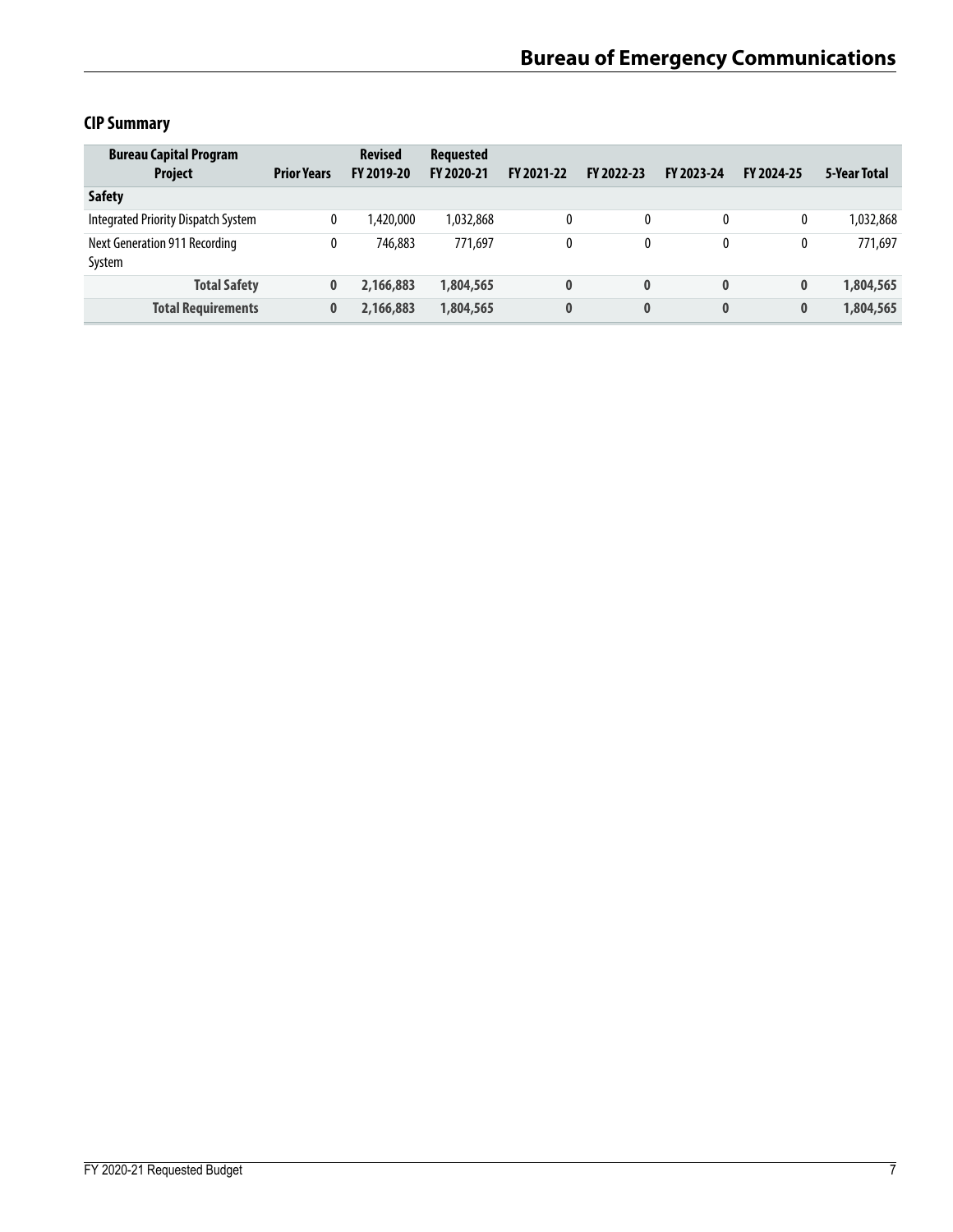# **Project Detail - Bureau of Emergency Communications**

| <b>Capital Program</b>                                                                                                                                                                                                                                                                                                                                                                                                                                                                                                                                                                                                                                                                                                                                                            |                    | <b>Revised</b> | <b>Requested</b> |                           |            | <b>Capital Plan</b> |                  |                     |
|-----------------------------------------------------------------------------------------------------------------------------------------------------------------------------------------------------------------------------------------------------------------------------------------------------------------------------------------------------------------------------------------------------------------------------------------------------------------------------------------------------------------------------------------------------------------------------------------------------------------------------------------------------------------------------------------------------------------------------------------------------------------------------------|--------------------|----------------|------------------|---------------------------|------------|---------------------|------------------|---------------------|
| Project                                                                                                                                                                                                                                                                                                                                                                                                                                                                                                                                                                                                                                                                                                                                                                           | <b>Prior Years</b> | FY 2019-20     | FY 2020-21       | FY 2021-22                | FY 2022-23 | FY 2023-24          | FY 2024-25       | <b>5-Year Total</b> |
| <b>Safety</b>                                                                                                                                                                                                                                                                                                                                                                                                                                                                                                                                                                                                                                                                                                                                                                     |                    |                |                  |                           |            |                     |                  |                     |
| <b>PROJECT NAME: Integrated Priority Dispatch System</b>                                                                                                                                                                                                                                                                                                                                                                                                                                                                                                                                                                                                                                                                                                                          |                    |                |                  |                           |            |                     |                  |                     |
|                                                                                                                                                                                                                                                                                                                                                                                                                                                                                                                                                                                                                                                                                                                                                                                   |                    |                |                  | <b>Total Project Cost</b> | 950,000    |                     | Area             | Southeast           |
|                                                                                                                                                                                                                                                                                                                                                                                                                                                                                                                                                                                                                                                                                                                                                                                   | <b>Confidence</b>  | Moderate       |                  | <b>Original Cost</b>      | 950,000    |                     | <b>Objective</b> | Efficiency          |
| <b>Project Description</b>                                                                                                                                                                                                                                                                                                                                                                                                                                                                                                                                                                                                                                                                                                                                                        |                    |                |                  |                           |            |                     |                  |                     |
| The Bureau of Emergency Communications (BOEC) currently does not use an electronic, integrated with CAD, medical or fire protocol system for triaging emergency calls.<br>This project will allow the Bureau to utilize a standardized protocol that ensures callers to 911 receive properly triaged, and prioritized service. Partner agencies will also<br>benefit from the use of protocols that allow them to manage resources more efficiently based upon the multiple call determinants used in a protocol system. This will assist<br>the Bureau in dispatching the most appropriate response as quided by our partner agencies. The Bureau will also benefit from an integrated quality assurance program to<br>ensure users are following the protocols with every call. |                    |                |                  |                           |            |                     |                  |                     |
| <b>Revenue Source(s)</b>                                                                                                                                                                                                                                                                                                                                                                                                                                                                                                                                                                                                                                                                                                                                                          |                    |                |                  |                           |            |                     |                  |                     |
| Revenues from this project are made up of Public Safety Project reserves, BOEC fund balance, and partner agency contributions.                                                                                                                                                                                                                                                                                                                                                                                                                                                                                                                                                                                                                                                    |                    |                |                  |                           |            |                     |                  |                     |
| <b>Total Expenditures</b>                                                                                                                                                                                                                                                                                                                                                                                                                                                                                                                                                                                                                                                                                                                                                         | 0                  | 1,420,000      | 1,032,868        | 0                         | 0          | $\mathbf{0}$        | 0                | 1,032,868           |
| <b>Net Operations and Maintenance Costs</b>                                                                                                                                                                                                                                                                                                                                                                                                                                                                                                                                                                                                                                                                                                                                       | 0                  | $\mathbf{0}$   | 0                | 0                         | 0          | 0                   | 0                | 0                   |
| <b>PROJECT NAME: NEW - Next Generation 911 Recording System</b>                                                                                                                                                                                                                                                                                                                                                                                                                                                                                                                                                                                                                                                                                                                   |                    |                |                  |                           |            |                     |                  |                     |
|                                                                                                                                                                                                                                                                                                                                                                                                                                                                                                                                                                                                                                                                                                                                                                                   |                    |                |                  | <b>Total Project Cost</b> | 650,000    |                     | Area             | Southeast           |
|                                                                                                                                                                                                                                                                                                                                                                                                                                                                                                                                                                                                                                                                                                                                                                                   | <b>Confidence</b>  | Moderate       |                  | <b>Original Cost</b>      | 650,000    |                     | <b>Objective</b> | Efficiency          |
| <b>Project Description</b>                                                                                                                                                                                                                                                                                                                                                                                                                                                                                                                                                                                                                                                                                                                                                        |                    |                |                  |                           |            |                     |                  |                     |
|                                                                                                                                                                                                                                                                                                                                                                                                                                                                                                                                                                                                                                                                                                                                                                                   |                    |                |                  |                           |            |                     |                  |                     |
| Recommendations were received by both the Matrix Staffing Study and the initial GATR session for BOEC to replace the current Pyxis recording system with a 9-1-1 industry<br>specific solution. BOEC will be working with their current logging recorder vendor to do an in-place upgrade. The new logging recorder system will be specific to the 9-1-1<br>industry, and Next-Generation 9-1-1 compliant.                                                                                                                                                                                                                                                                                                                                                                        |                    |                |                  |                           |            |                     |                  |                     |
| <b>Revenue Source(s)</b>                                                                                                                                                                                                                                                                                                                                                                                                                                                                                                                                                                                                                                                                                                                                                          |                    |                |                  |                           |            |                     |                  |                     |
| Revenues from this project are made up of Public Safety Project reserves, BOEC fund balance, and partner agency contributions.                                                                                                                                                                                                                                                                                                                                                                                                                                                                                                                                                                                                                                                    |                    |                |                  |                           |            |                     |                  |                     |
| <b>Total Expenditures</b>                                                                                                                                                                                                                                                                                                                                                                                                                                                                                                                                                                                                                                                                                                                                                         | 0                  | 746,883        | 771,697          | 0                         | 0          | 0                   | 0                | 771,697             |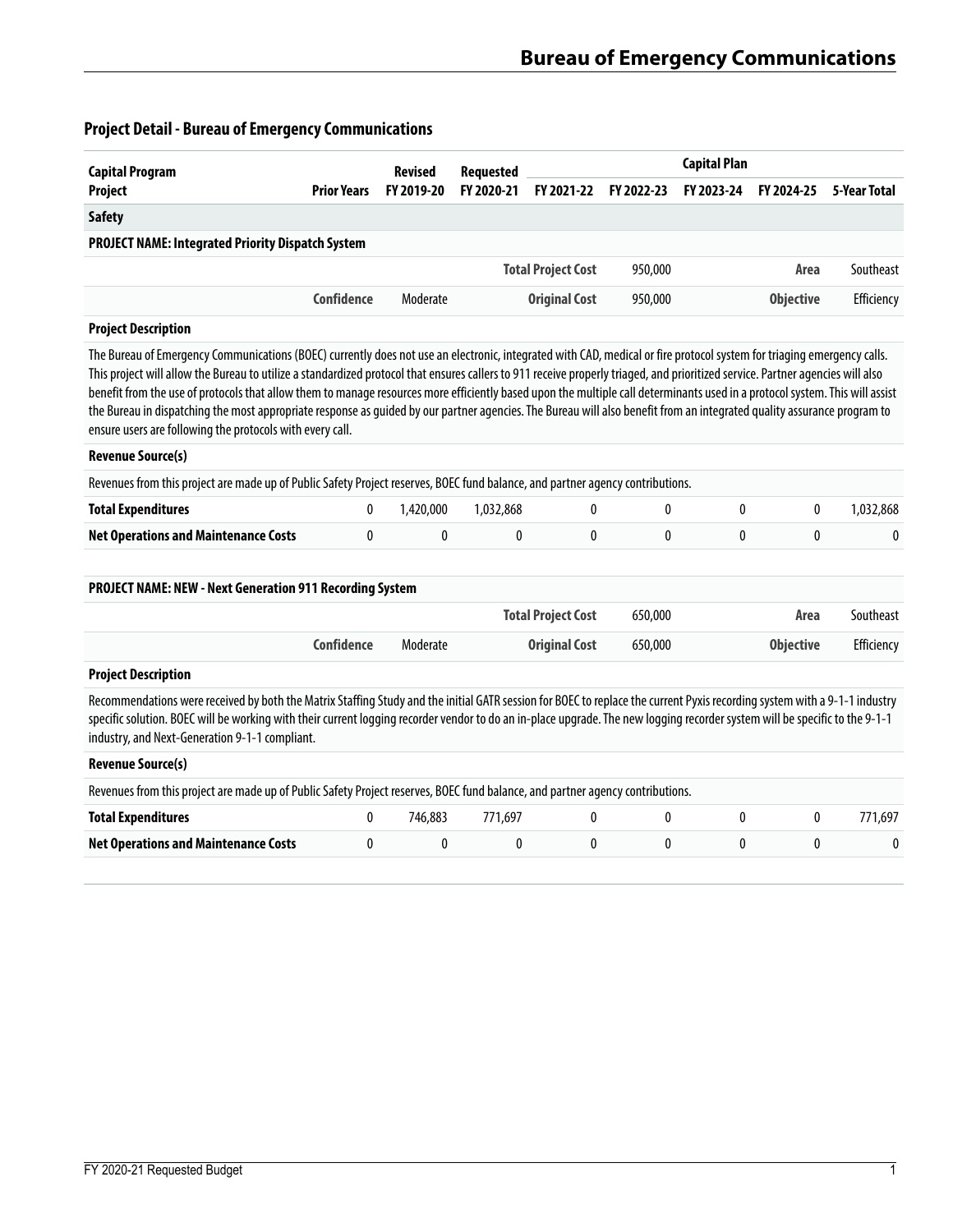### **Fund Summary**

|                                        | <b>Actuals</b><br>FY 2017-18 | <b>Actuals</b><br>FY 2018-19 | <b>Revised</b><br>FY 2019-20 | <b>Requested No DP</b><br>FY 2020-21 | <b>Requested</b><br>FY 2020-21 |
|----------------------------------------|------------------------------|------------------------------|------------------------------|--------------------------------------|--------------------------------|
|                                        |                              |                              |                              |                                      |                                |
|                                        |                              |                              |                              |                                      |                                |
|                                        | 0                            | 0                            | 0                            | 0                                    | 0                              |
|                                        | 333,301                      | 425,418                      | 469,400                      | 406,234                              | 406,234                        |
|                                        | 8,009,843                    | 8,791,104                    | 8,517,798                    | 9,646,353                            | 9,646,353                      |
|                                        | 15,374                       | 52,655                       | 20,000                       | 40,000                               | 40,000                         |
| <b>External Revenues Total</b>         | 8,358,518                    | 9,269,178                    | 9,007,198                    | 10,092,587                           | 10,092,587                     |
|                                        |                              |                              |                              |                                      |                                |
| <b>Fund Transfers - Revenue</b>        | 15,305,982                   | 16,981,355                   | 16,926,716                   | 17,051,317                           | 17,051,317                     |
| <b>Internal Revenues Total</b>         | 15,305,982                   | 16,981,355                   | 16,926,716                   | 17,051,317                           | 17,051,317                     |
| <b>Beginning Fund Balance</b>          | 1,587,046                    | 1,122,832                    | 1,933,572                    | 1,659,373                            | 1,659,373                      |
| <b>Resources Total</b>                 | 25,251,546                   | 27,373,365                   | 27,867,486                   | 28,803,277                           | 28,803,277                     |
|                                        |                              |                              |                              |                                      |                                |
| <b>Bureau Expenditures</b>             |                              |                              |                              |                                      |                                |
|                                        | 16,401,473                   | 17,621,394                   | 18,651,960                   | 19,723,330                           | 19,723,330                     |
| <b>External Materials and Services</b> | 1,055,370                    | 1,434,858                    | 1,524,814                    | 1,467,883                            | 1,467,883                      |
| <b>Internal Materials and Services</b> | 4,886,632                    | 4,629,402                    | 4,669,142                    | 4,868,771                            | 4,868,771                      |
|                                        | $\mathbf{0}$                 | 0                            | 1,774,883                    | 1,412,565                            | 1,412,565                      |
| <b>Bureau Expenditures Total</b>       | 22,343,475                   | 23,685,655                   | 26,620,799                   | 27,472,549                           | 27,472,549                     |
|                                        |                              |                              |                              |                                      |                                |
|                                        | 249,221                      | 269,519                      | 287,549                      | 299,045                              | 299,045                        |
| Fund Transfers - Expense               | 1,536,019                    | 1,026,653                    | 959,138                      | 1,031,683                            | 1,031,683                      |
| <b>Fund Expenditures Total</b>         | 1,785,240                    | 1,296,172                    | 1,246,687                    | 1,330,728                            | 1,330,728                      |
|                                        | 1,122,832                    | 2,391,538                    | 0                            | 0                                    | $\pmb{0}$                      |
| <b>Requirements Total</b>              | 25,251,546                   | 27,373,365                   | 27,867,486                   | 28,803,277                           | 28,803,277                     |
|                                        |                              |                              |                              |                                      |                                |

# **Fund Overview**

The Emergency Communication Fund is the operating fund for the Bureau of Emergency Communications. Expenditures are related to emergency 9-1-1 calltaking and dispatch as well as administrative support for these activities. Fund revenues include an annual transfer from the General Fund, State of Oregon 9-1-1 phone tax funds, and payments from other regional jurisdictions served by Emergency Communications. In addition to Portland, user jurisdictions include: Multnomah County and the Cities of Gresham, Troutdale, Fairview, Maywood Park, and Wood Village. Fund expenses include all Emergency Communications operating expenses.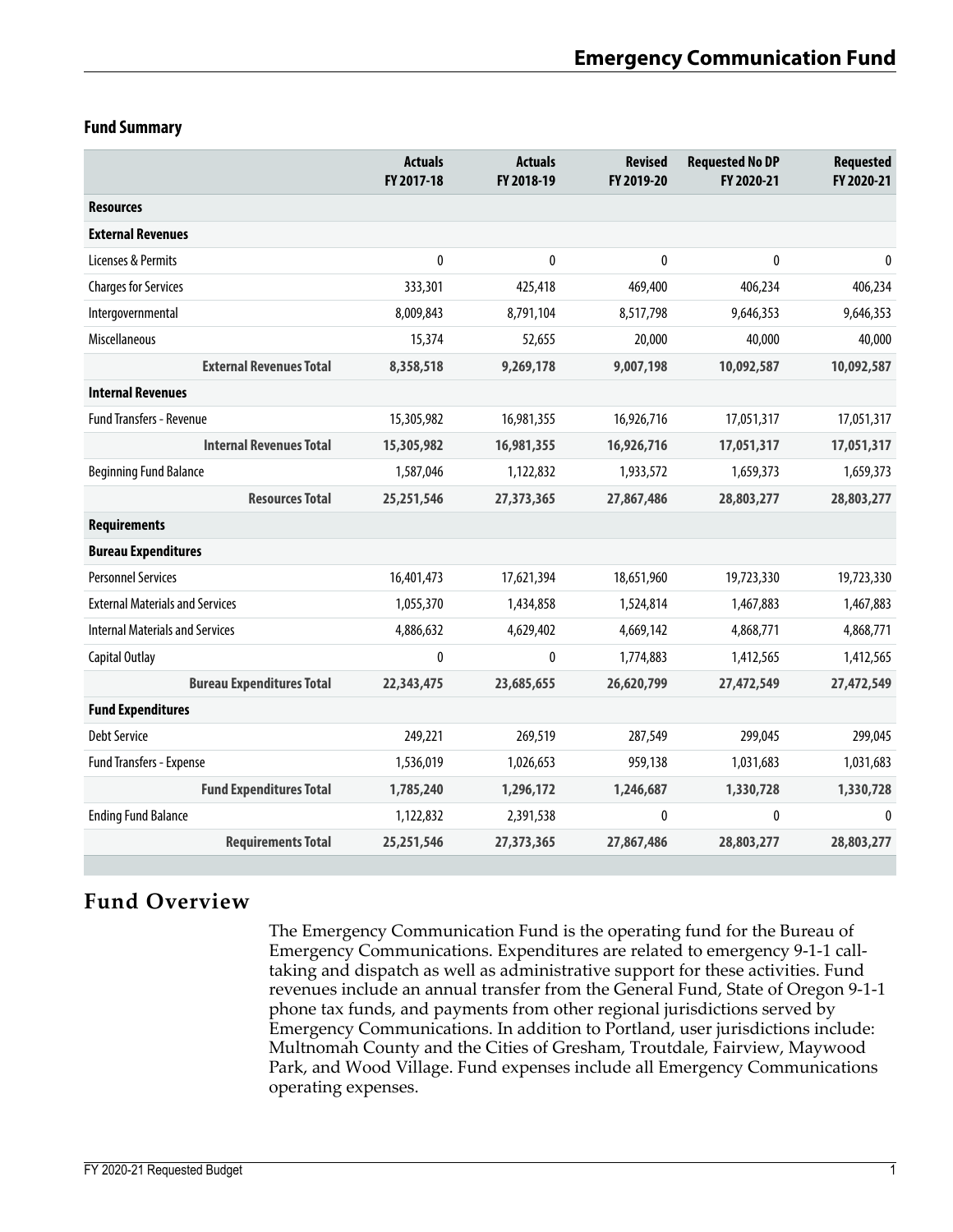**Managing Agency** Bureau of Emergency Communications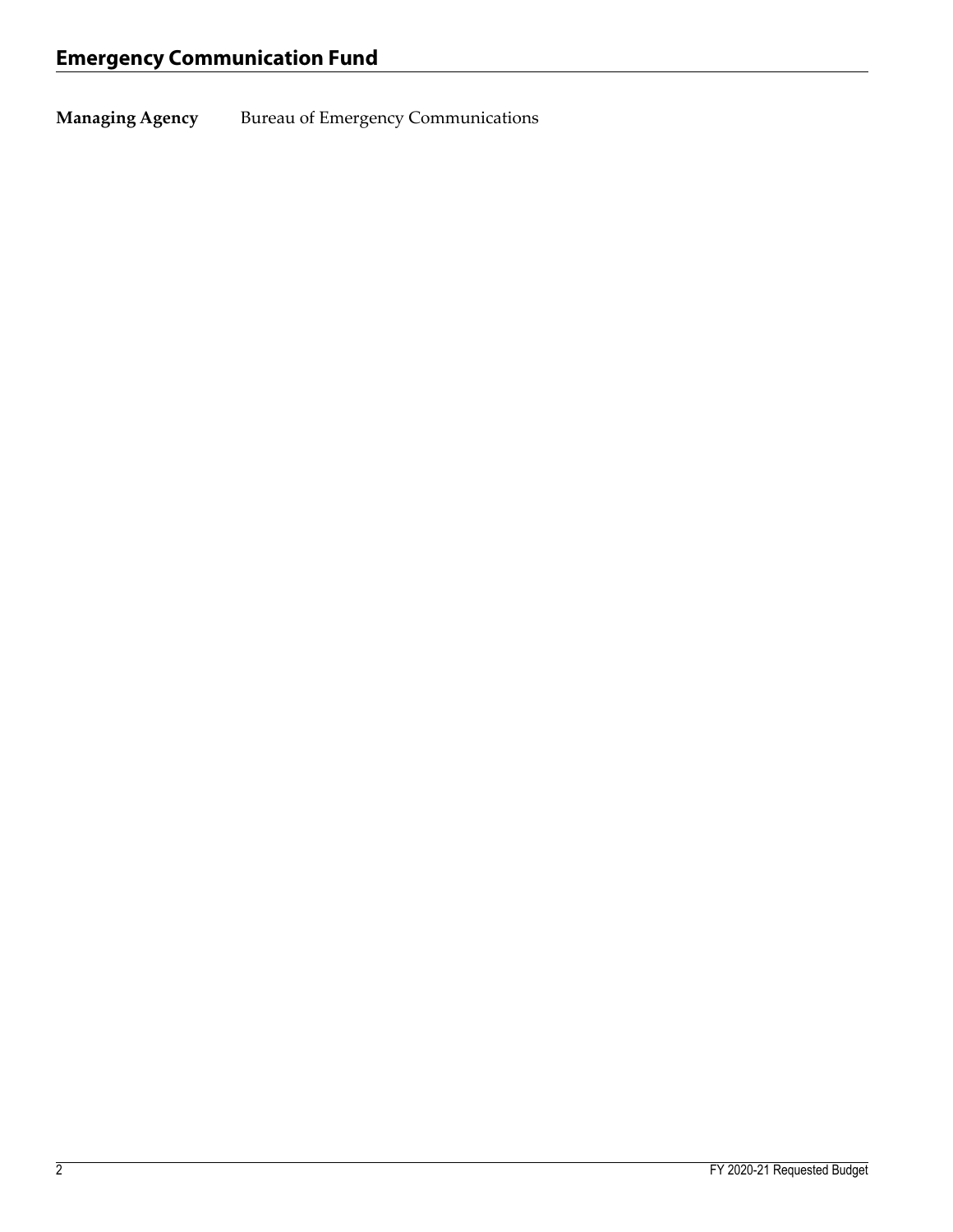# **Administration and Support**

## **Program Description & Goals**

Business Operations provides administrative support for the Bureau with the goals of ensuring timely and accurate payroll, balanced budget, facility maintenance, and adhering to established equity principles

| <b>Measure Title</b> | PM 2017-18<br>Actuals | PM 2018-19<br><b>Actuals</b> | PM 2019-20<br>Target | PM 2020-21<br>Target | <b>Strategic</b><br><b>Target</b> |  |
|----------------------|-----------------------|------------------------------|----------------------|----------------------|-----------------------------------|--|
|----------------------|-----------------------|------------------------------|----------------------|----------------------|-----------------------------------|--|

### **Explanation of Services**

Business Operations provides day to day processes, including payroll, timekeeping, personnel administration, finance, facility maintenance, public records requests, and equity.

### **Equity Impacts**

The budget includes funds that will support employee equity, hiring, retention and inclusion for people with disabilities and underserved communities. Recruitment efforts are designed to expand employment opportunities for diverse populations with the goal of creating a more inclusive workforce.

### **Changes to Program**

Business Operations is developing a capital master plan to address current and future growth needs. An Equity Committee has been created to, in part, develop a Racial Equity Plan.

### **Program Budget**

|                                        | <b>FY 2017-18 Actuals</b> | <b>2018-19 Actuals</b> | <b>2019-20 Revised</b> | 2020-21<br><b>Requested with</b><br><b>DP</b> |
|----------------------------------------|---------------------------|------------------------|------------------------|-----------------------------------------------|
| <b>Bureau Expense</b>                  |                           |                        |                        |                                               |
| <b>External Materials and Services</b> | 0                         | $\Omega$               | 28,872                 | 313,788                                       |
| Internal Materials and Services        | 0                         | 260                    | 101                    | 10,646                                        |
| Personnel                              | 5,012                     | 32,998                 | 734,014                | 1,040,362                                     |
| <b>Fund Expense</b>                    |                           |                        |                        |                                               |
| <b>Debt Service</b>                    | $\mathbf{0}$              | $\Omega$               | 0                      | 0                                             |
| Sum:                                   | 5,012                     | 33,258                 | 762,987                | 1,364,796                                     |
| <b>FTE</b>                             | 0                         | 0                      | 7                      | 7                                             |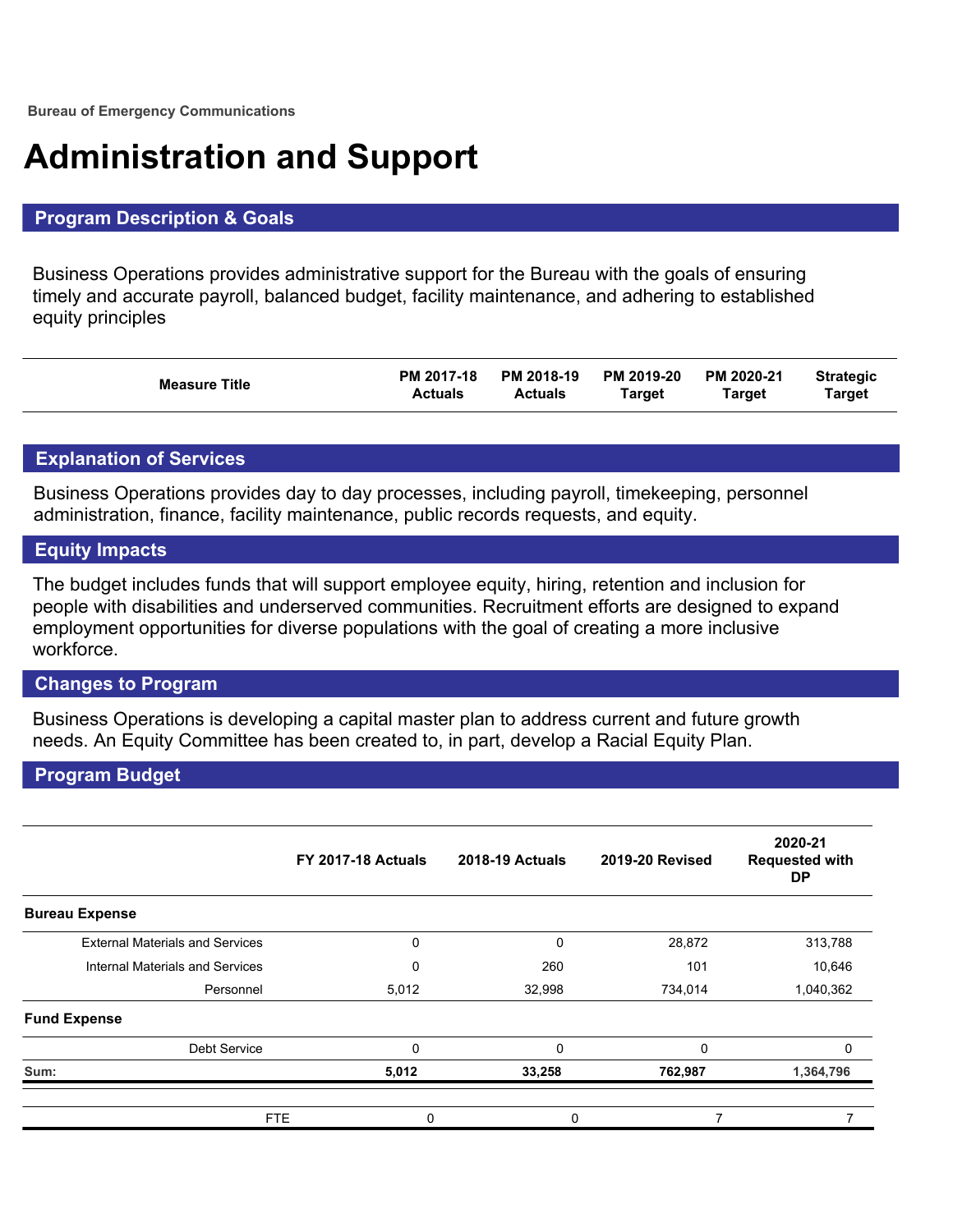| <b>Resources:</b> Partner agencies throughout Multnomah County, research fees and City of |
|-------------------------------------------------------------------------------------------|
| <b>Portland General Fund</b>                                                              |

- **Expenses:** Personnel services and general contracts
	- **Staffing:** Director, Business Operations Manager, Financial Analyst II, Administrative Specialist II (2), Office Specialist III (2)

### **Assets and Liabilities:**

|                | <b>Program Information</b>                   |                                        |              |
|----------------|----------------------------------------------|----------------------------------------|--------------|
| <b>Bureau:</b> | <b>Bureau of Emergency</b><br>Communications | <b>Program Contact: Keren Ceballos</b> |              |
| Website:       | https://www.portlandoregon.gov/<br>911/      | <b>Contact Phone</b>                   | 503-823-0911 |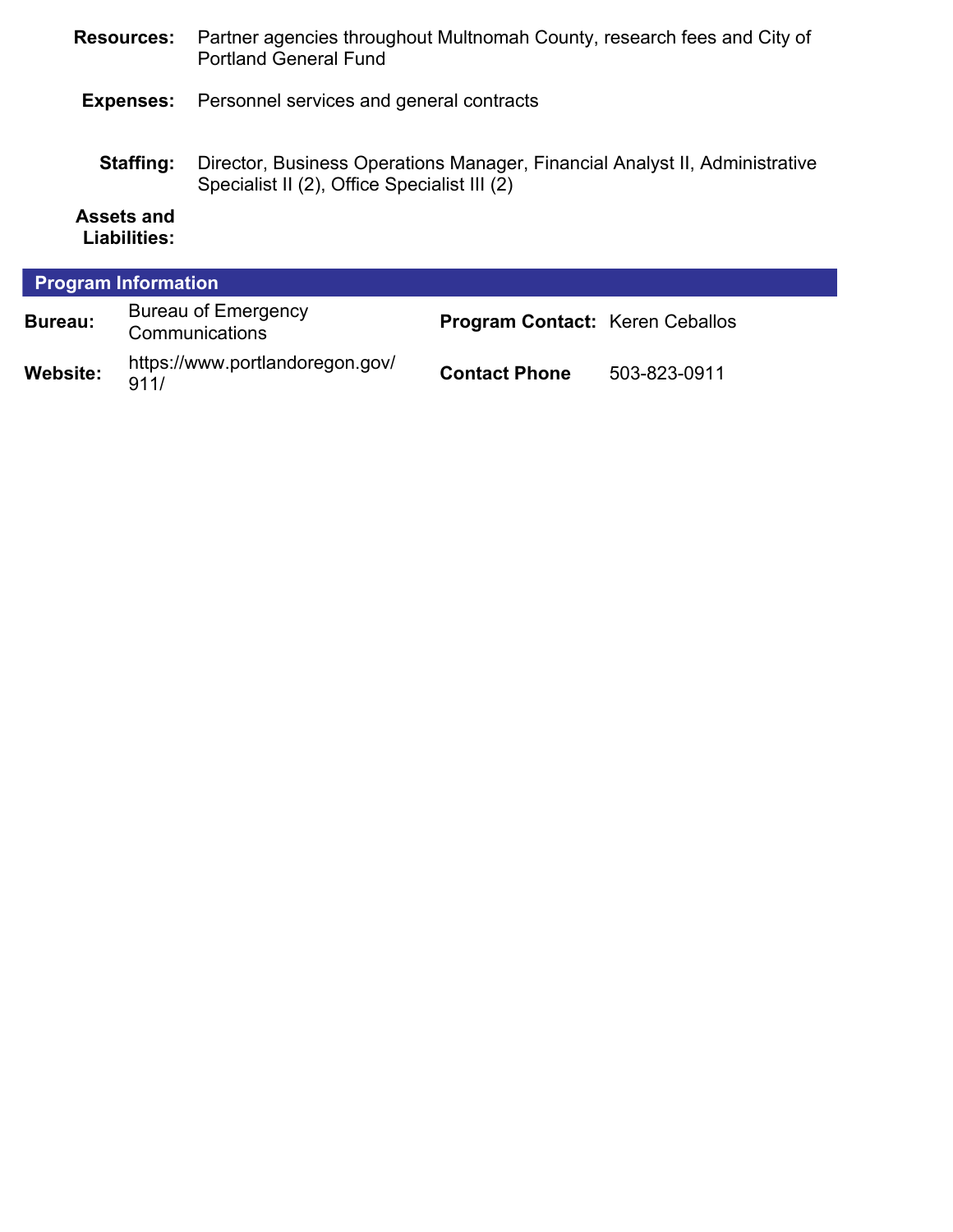# **9-1-1 Operations**

## **Program Description & Goals**

Emergency Communications provides 24/7 service to the residents, visitors, and emergency response agencies throughout Multnomah County. The bureau's 9-1-1 and public safety dispatch operation is supported by several program areas: Technology Systems Support, Analytics, Training and Development, Quality Assurance and Accountability, Emergency Management, and Business Operations. Emergency Communications strives to ensure all data and performance measures are clearly defined, understood and accurately reported. The bureau's strategic plan includes initiatives that focus on adequate staffing, ensuring timely and accurate call triage, leveraging technology, and developing employee skills. Emergency Communications aggressively recruits and hires new trainees and continually strives to improve the training program.

The State requires that new hires must attend basic telecommunicator training. In addition, the Bureau provides an extensive in-house training program.

| <b>Measure Title</b>                                                                                                                    | PM 2017-18<br><b>Actuals</b> | PM 2018-19<br><b>Actuals</b> | PM 2019-20<br><b>Target</b> | PM 2020-21<br><b>Target</b> | <b>Strategic</b><br><b>Target</b> |
|-----------------------------------------------------------------------------------------------------------------------------------------|------------------------------|------------------------------|-----------------------------|-----------------------------|-----------------------------------|
| Total number of emergency 9-1-1 telephone calls                                                                                         | 530,564                      | 576,446                      | 530,513                     | 650,000                     | 585,000                           |
| Total number of nonemergency telephone calls                                                                                            | 337,655                      | 330,621                      | 357,928                     | 340,000                     | 306,000                           |
| Percentage of emergency 9-1-1 calls answered within<br>20 seconds                                                                       | 64%                          | 77%                          | 80%                         | 75%                         | 95%                               |
| Average time to answer emergency 9-1-1 calls (in<br>seconds)                                                                            | 25                           | 14                           | 14                          | 14                          | 10                                |
| Number of overtime hours                                                                                                                | 17,627                       | 18,222                       | 19,750                      | 19,967                      | 21,963                            |
| Total number of text sessions                                                                                                           | 1,526                        | 1,590                        | 1,672                       | 2,100                       | 1,890                             |
| Percentage of emergency 9-1-1 calls answered within<br>10 seconds in the busy hour                                                      | 16%                          | 49%                          | 53%                         | 50%                         | 90%                               |
| Total operational sick leave hours taken                                                                                                | 14,517                       | 15,242                       | 14,955                      | 19,795                      | 21,774                            |
| Total number of forced overtime hours                                                                                                   | 2,296                        | 1,203                        | 2,432                       | 1,242                       | 1,366                             |
| Percentage of overtime hours attributed to emergency<br>communications operations                                                       | 90%                          | 83%                          | 90%                         | 87%                         | 87%                               |
| Average time to answer emegency 9-1-1 cell phone<br>calls (in seconds)                                                                  | 29.96                        | 15.60                        | 14.00                       | 14.00                       | 10.00                             |
| Average time to answer emergency 9-1-1 landline<br>calls (in seconds)                                                                   | 11.95                        | 10.72                        | 14.00                       | 14.00                       | 10.00                             |
| Number of operations employees hired in academy                                                                                         | 22                           | 18                           | 9                           | 18                          | 23                                |
| Number of operations employees graduating from<br>academy                                                                               | 26                           | 15                           | 18                          | 16                          | 16                                |
| Total number of Certified Call Takers by Fiscal Year<br>to take 9-1-1/Non-Emergency calls                                               | 101                          | 108                          | 118                         | 116                         | 118                               |
| Total number of Certified Police Dispatchers by Fiscal<br>Year to take 9-1-1/Non-Emergency calls and dispatch<br>police responders      | 84                           | 90                           | 118                         | 92                          | 112                               |
| Total number of Sr. Dispatchers by Fiscal Year to<br>take 9-1-1/Non-Emergency calls and dispatch police,<br>fire and medical responders | 75                           | 80                           | 100                         | 94                          | 111                               |
| Total number of calls for service (Police, Fire, and<br>Medical for all partner agencies)                                               | 720,953                      | 721,904                      | 867,688                     | 752,000                     | 842,240                           |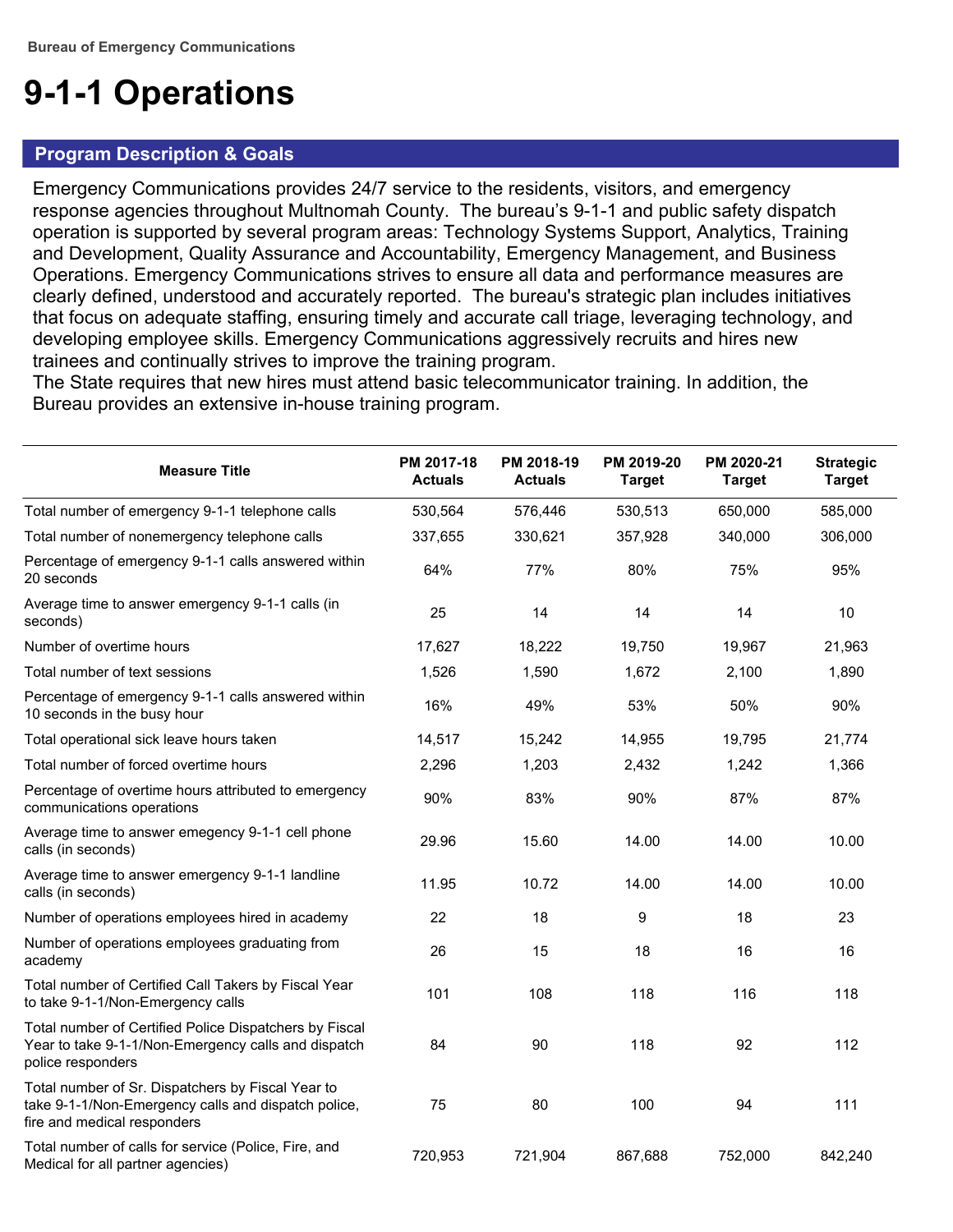### **Explanation of Services**

Emergency Communications provides 9-1-1 and non-emergency call answering, and police, fire and medical dispatch services within the Multnomah County geographic area.

### **Equity Impacts**

The budget includes funds that will support employee equity, hiring, retention and inclusion for people with disabilities and underserved communities. Recruitment efforts are designed to expand employment opportunities for diverse populations with the goal of creating a more inclusive workforce.

### **Changes to Program**

Emergency Communications will be implementing a new call triage program, which will greatly enhance service delivery to the community and our user agencies. This new program integrates medical and fire triage questions into the Computer Aided Dispatch system, which will provide consistent information for responders. Additionally, the Bureau is developing a quality assurance system to ensure accurate call processing and dispatch.

### **Program Budget**

|                                        | <b>FY 2017-18 Actuals</b> | <b>2018-19 Actuals</b> | <b>2019-20 Revised</b> | 2020-21<br><b>Requested with</b><br><b>DP</b> |
|----------------------------------------|---------------------------|------------------------|------------------------|-----------------------------------------------|
| <b>Bureau Expense</b>                  |                           |                        |                        |                                               |
| <b>External Materials and Services</b> | 1,052,970                 | 712,519                | 489,121                | 84,930                                        |
| Internal Materials and Services        | 4,886,632                 | 4,254,035              | 4,669,041              | 4,857,607                                     |
| Personnel                              | 2,670,384                 | 3,257,157              | 3,660,882              | 17,948,920                                    |
| <b>Fund Expense</b>                    |                           |                        |                        |                                               |
| Contingency                            | 0                         | 0                      | $\Omega$               | 0                                             |
| Debt Service                           | 249,221                   | 239,725                | 287,549                | 299,045                                       |
| Fund Transfers - Expense               | 1,536,019                 | 1,026,653              | 959,138                | 1,031,683                                     |
| <b>Ending Fund Balance</b>             | 1,122,832                 | 2,391,538              | 0                      | 0                                             |
| Sum:                                   | 11,518,057                | 11,881,628             | 10,065,731             | 24,222,185                                    |
|                                        |                           |                        |                        |                                               |
| <b>FTE</b>                             | 49.75                     | 54                     | 142.5                  | 142.5                                         |

### **Resources:** State 9-1-1 Tax, partner agencies throughout Multnomah County, City of Portland General Fund

**Expenses:** Personnel and required technology systems

**Staffing:** 9-1-1 Emergency Communications Dispatchers - 123, other staff - 35

**Assets and Liabilities:**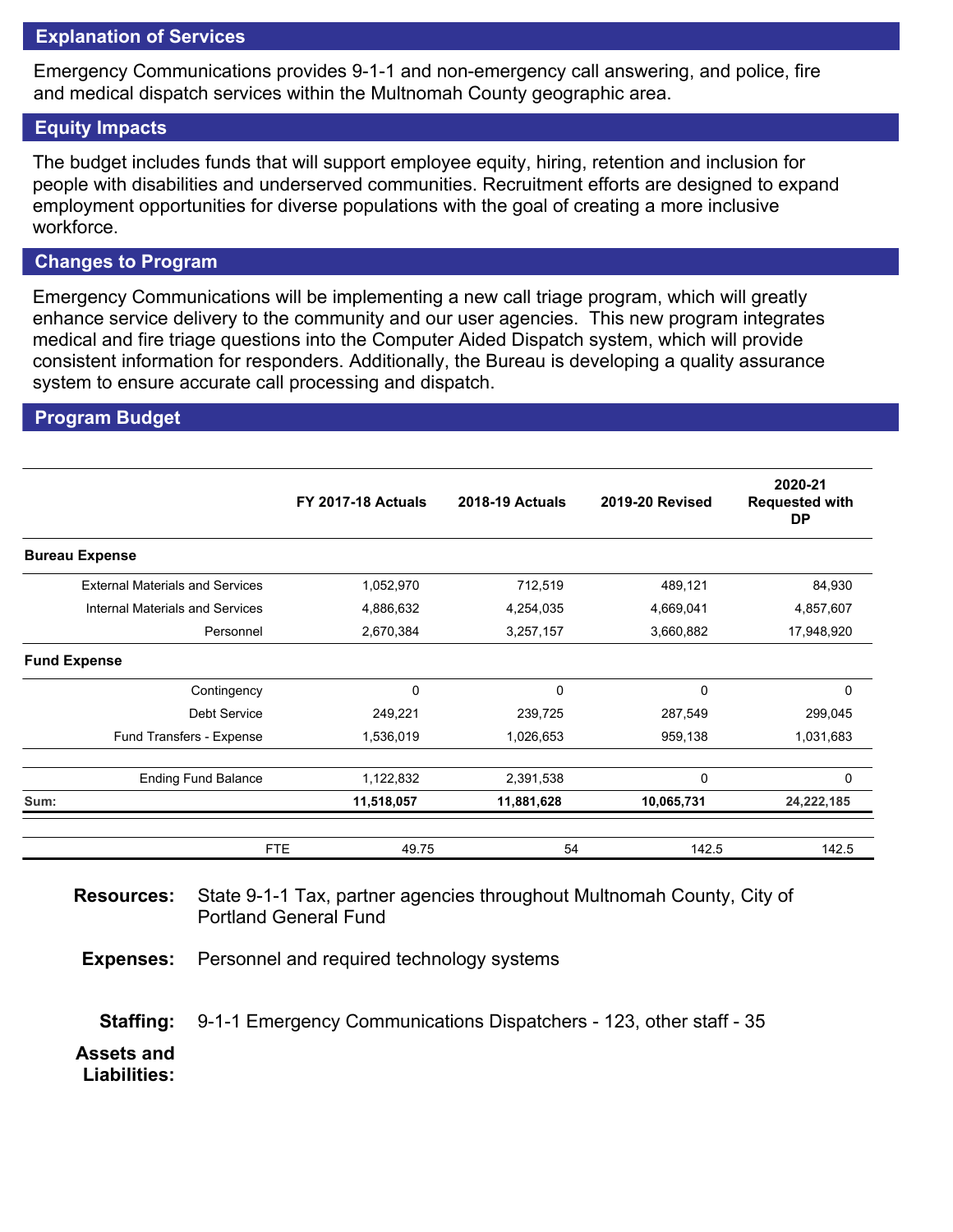| <b>Program Information</b> |                                              |                                    |              |  |  |  |  |
|----------------------------|----------------------------------------------|------------------------------------|--------------|--|--|--|--|
| <b>Bureau:</b>             | <b>Bureau of Emergency</b><br>Communications | <b>Program Contact: Bob Cozzie</b> |              |  |  |  |  |
| Website:                   | https://www.portlandoregon.gov/<br>911/      | <b>Contact Phone</b>               | 503-823-0911 |  |  |  |  |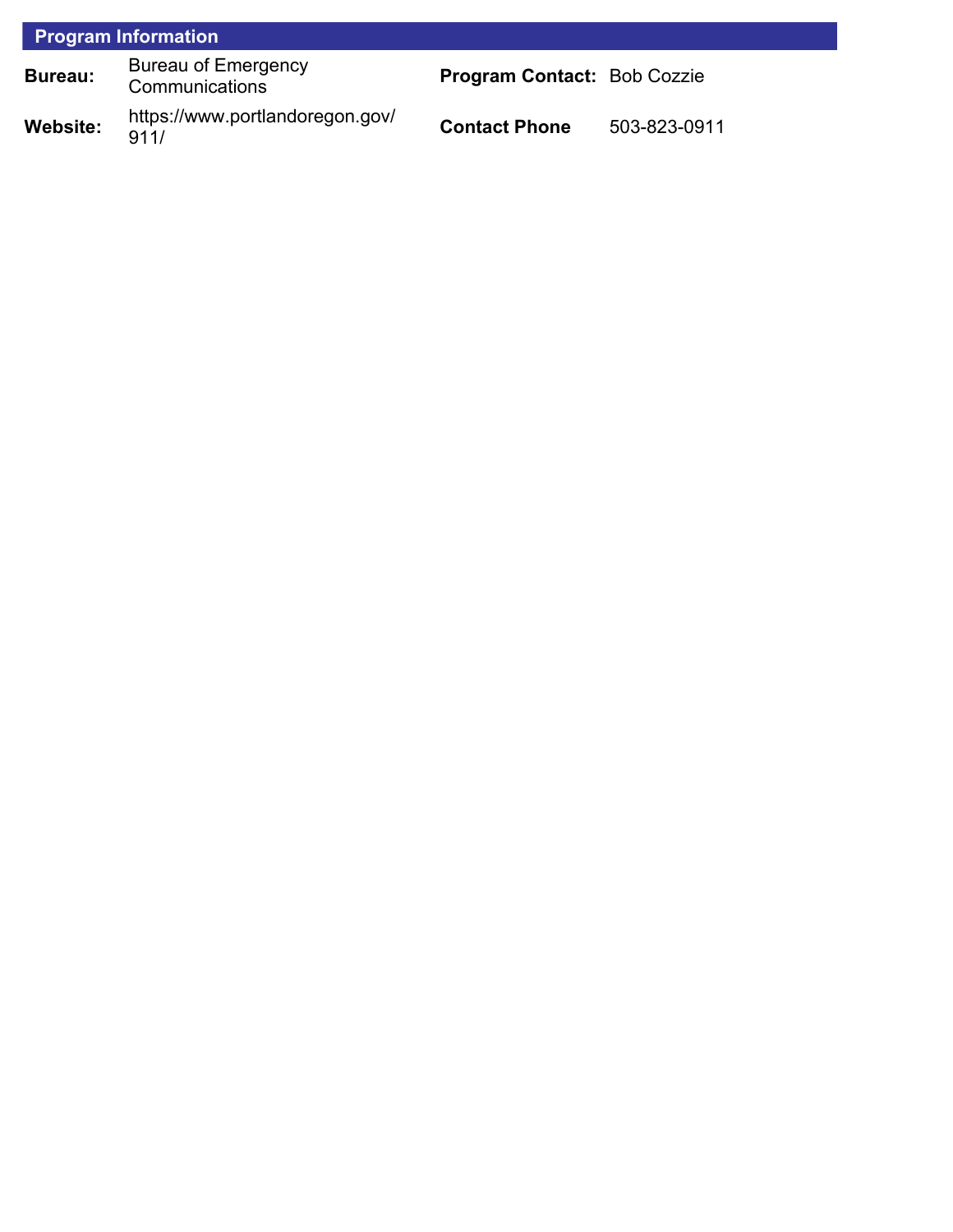# **9-1-1 Operations (Inactive)**

### **Program Description & Goals**

This program is inactive as a result of Program Offer Budgeting. It has been combined to form one 9-1-1 Operations Program Area.

| <b>Measure Title</b>           |                                          |                                              | PM 2017-18<br><b>Actuals</b> | PM 2018-19<br><b>Actuals</b> | PM 2019-20<br><b>Target</b> | PM 2020-21<br><b>Target</b> | <b>Strategic</b><br><b>Target</b> |                                               |
|--------------------------------|------------------------------------------|----------------------------------------------|------------------------------|------------------------------|-----------------------------|-----------------------------|-----------------------------------|-----------------------------------------------|
| <b>Explanation of Services</b> |                                          |                                              |                              |                              |                             |                             |                                   |                                               |
| <b>Equity Impacts</b>          |                                          |                                              |                              |                              |                             |                             |                                   |                                               |
| <b>Changes to Program</b>      |                                          |                                              |                              |                              |                             |                             |                                   |                                               |
| <b>Program Budget</b>          |                                          |                                              |                              |                              |                             |                             |                                   |                                               |
|                                |                                          |                                              | <b>FY 2017-18 Actuals</b>    |                              | <b>2018-19 Actuals</b>      | 2019-20 Revised             |                                   | 2020-21<br><b>Requested with</b><br><b>DP</b> |
| <b>Bureau Expense</b>          |                                          |                                              |                              |                              |                             |                             |                                   |                                               |
| Sum:                           |                                          | Personnel                                    | 745,231<br>745,231           |                              | 912,279<br>912,279          |                             | 0<br>0                            | 0<br>$\bf{0}$                                 |
|                                |                                          | <b>FTE</b>                                   | 8                            |                              | 8                           |                             | 0                                 | 0                                             |
|                                | <b>Resources:</b>                        |                                              |                              |                              |                             |                             |                                   |                                               |
|                                | <b>Expenses:</b>                         | Personnel                                    |                              |                              |                             |                             |                                   |                                               |
|                                | <b>Staffing:</b>                         |                                              |                              |                              |                             |                             |                                   |                                               |
|                                | <b>Assets and</b><br><b>Liabilities:</b> |                                              |                              |                              |                             |                             |                                   |                                               |
| <b>Program Information</b>     |                                          |                                              |                              |                              |                             |                             |                                   |                                               |
| <b>Bureau:</b>                 |                                          | <b>Bureau of Emergency</b><br>Communications |                              |                              | <b>Program Contact:</b>     |                             |                                   |                                               |
| <b>Website:</b>                |                                          |                                              |                              |                              | <b>Contact Phone</b>        |                             |                                   |                                               |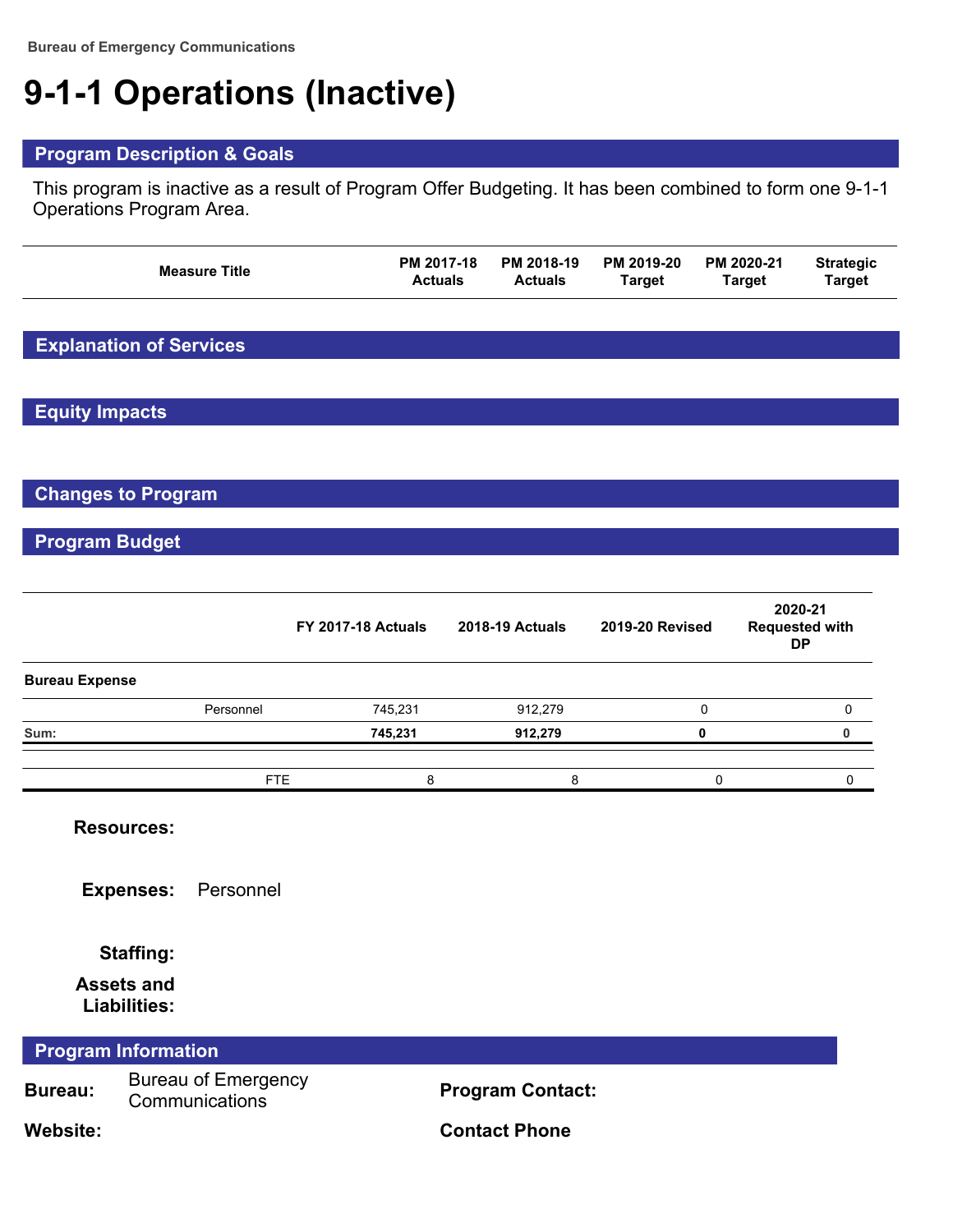# **9-1-1 Operations (Inactive)**

### **Program Description & Goals**

This program is inactive as a result of Program Offer Budgeting. It has been combined to form one 9-1-1 Operations Program Area.

| <b>Measure Title</b> | PM 2017-18<br><b>Actuals</b> | PM 2018-19<br>Actuals | PM 2019-20<br>Target | PM 2020-21<br><b>Target</b> | <b>Strategic</b><br><b>Target</b> |  |
|----------------------|------------------------------|-----------------------|----------------------|-----------------------------|-----------------------------------|--|
|                      |                              |                       |                      |                             |                                   |  |

**Explanation of Services**

**Equity Impacts**

**Changes to Program**

## **Program Budget**

|                                        | <b>FY 2017-18 Actuals</b> | <b>2018-19 Actuals</b> | <b>2019-20 Revised</b> | 2020-21<br><b>Requested with</b><br><b>DP</b> |
|----------------------------------------|---------------------------|------------------------|------------------------|-----------------------------------------------|
| <b>Bureau Expense</b>                  |                           |                        |                        |                                               |
| <b>External Materials and Services</b> | 2,400                     | 0                      | 0                      |                                               |
| Internal Materials and Services        | 0                         | 0                      | 0                      |                                               |
| Personnel                              | 12,980,846                | 13,418,959             | 13,051,000             |                                               |
| Sum:                                   | 12,983,246                | 13,418,959             | 13,051,000             | n                                             |
|                                        |                           |                        |                        |                                               |
|                                        | <b>FTE</b><br>129         | 126                    |                        |                                               |

**Resources:**

**Expenses:**

**Staffing:**

**Assets and Liabilities:**

|                | Liabilities:                                 |                         |  |
|----------------|----------------------------------------------|-------------------------|--|
|                | <b>Program Information</b>                   |                         |  |
| <b>Bureau:</b> | <b>Bureau of Emergency</b><br>Communications | <b>Program Contact:</b> |  |
| Website:       |                                              | <b>Contact Phone</b>    |  |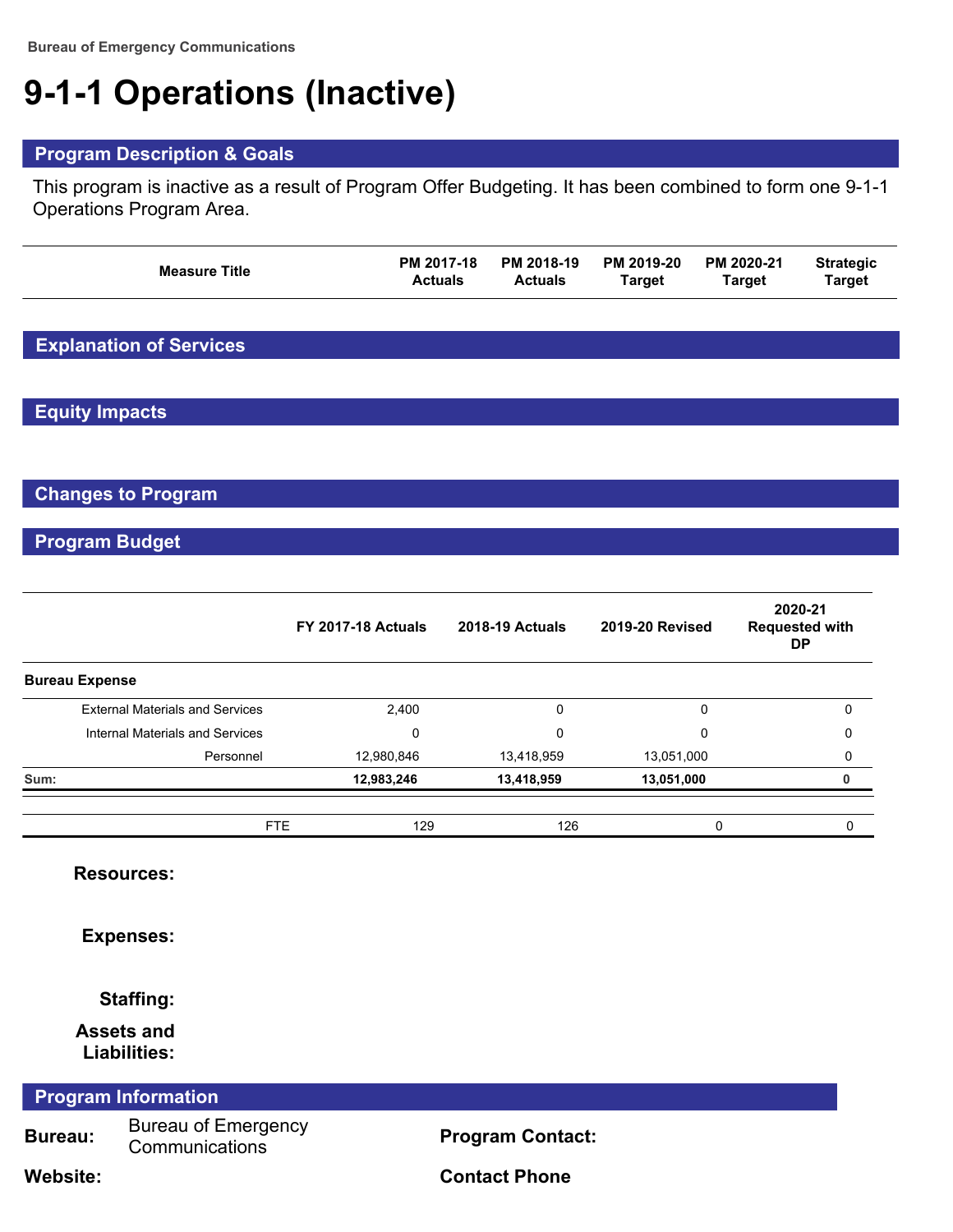# **Technology Systems**

## **Program Description & Goals**

Technology Systems oversees the technology applications and systems used by the Bureau of Emergency Communications. The two most critical systems supported by the office, the Computer Aided Dispatch (CAD) system and the Vesta 9-1-1 phone system, are expected to be fully operational 99.99% of the time.

| <b>Measure Title</b> | PM 2017-18     | PM 2018-19     | PM 2019-20 | PM 2020-21 | <b>Strategic</b> |
|----------------------|----------------|----------------|------------|------------|------------------|
|                      | <b>Actuals</b> | <b>Actuals</b> | Target     | Tarɑet     | Target           |

### **Explanation of Services**

Technology Systems' main responsibility is to support the Computer Aided Dispatch (CAD) system and the Vesta 9-1-1 phone system that are used to receive and process emergency, and nonemergency calls for service. The team is also responsible for other technology related applications and hardware that is used by the bureau in day to day operations.

### **Equity Impacts**

9-1-1 operations uses TTY, text to 911, and language link thereby adhering to Limited English Proficient regulations under Title VI and Americans with Disability Act regulations under Title II.

### **Changes to Program**

Technology Systems has projects scheduled that will continue to improve service levels. These include the implementation of an integrated emergency medical and fire call processing software protocol that links directly with CAD to ensure optimal response. Additionally, an automated alarm processing interface to CAD allows alarm companies to submit calls directly into CAD. Lastly, an upgrade to the existing voice and radio logging recorder system is scheduled to provide enhanced logging and recording functions.

### **Program Budget**

|                                        | <b>FY 2017-18 Actuals</b> | <b>2018-19 Actuals</b> | <b>2019-20 Revised</b> | 2020-21<br><b>Requested with</b><br><b>DP</b> |
|----------------------------------------|---------------------------|------------------------|------------------------|-----------------------------------------------|
| <b>Bureau Expense</b>                  |                           |                        |                        |                                               |
| Capital Outlay                         | 0                         | $\Omega$               | 1,774,883              | 1,412,565                                     |
| <b>External Materials and Services</b> | 0                         | 682,875                | 1,006,821              | 970,774                                       |
| Internal Materials and Services        | 0                         | 817                    | 0                      | 518                                           |
| Personnel                              | 0                         | $\Omega$               | 1,206,064              | 734,048                                       |
| Sum:                                   | 0                         | 683,692                | 3,987,768              | 3,117,905                                     |
|                                        | <b>FTE</b><br>O           |                        | c                      |                                               |

**Resources:** Partner agencies throughout Multnomah County, City of Portland General Fund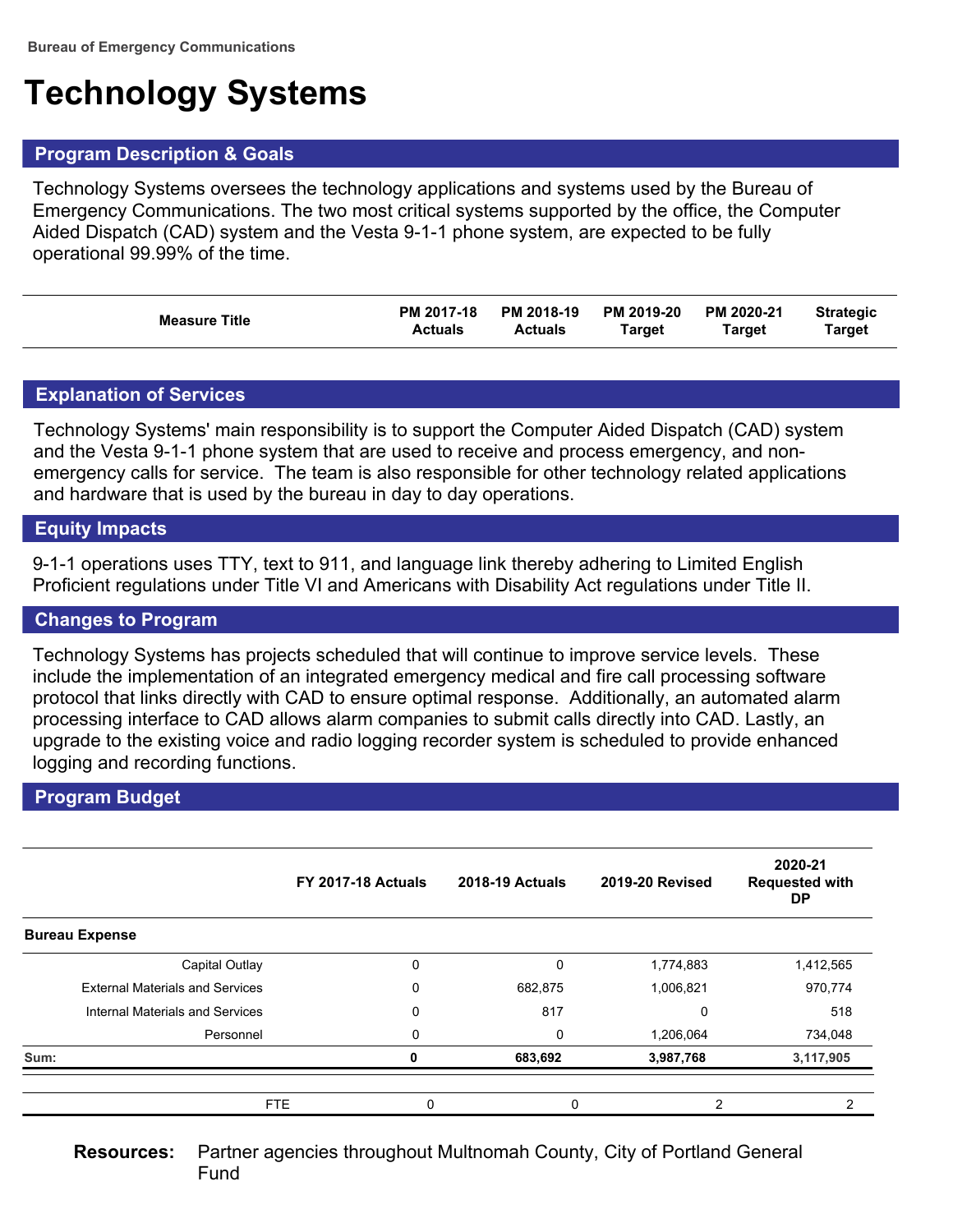| <b>Expenses:</b> |  |  |  |  | Personnel Services and technology systems and software |
|------------------|--|--|--|--|--------------------------------------------------------|
|------------------|--|--|--|--|--------------------------------------------------------|

- **Staffing:** Emergency Communications Systems Administrator and Business Systems Systems Analyst III.
- **Assets and Liabilities:** Technology Systems and Software

| <b>Program Information</b> |                                         |                                        |              |  |  |  |  |
|----------------------------|-----------------------------------------|----------------------------------------|--------------|--|--|--|--|
| <b>Bureau:</b>             | Bureau of Emergency<br>Communications   | <b>Program Contact: Murrell Morley</b> |              |  |  |  |  |
| <b>Website:</b>            | https://www.portlandoregon.gov/<br>911/ | <b>Contact Phone</b>                   | 503-823-0911 |  |  |  |  |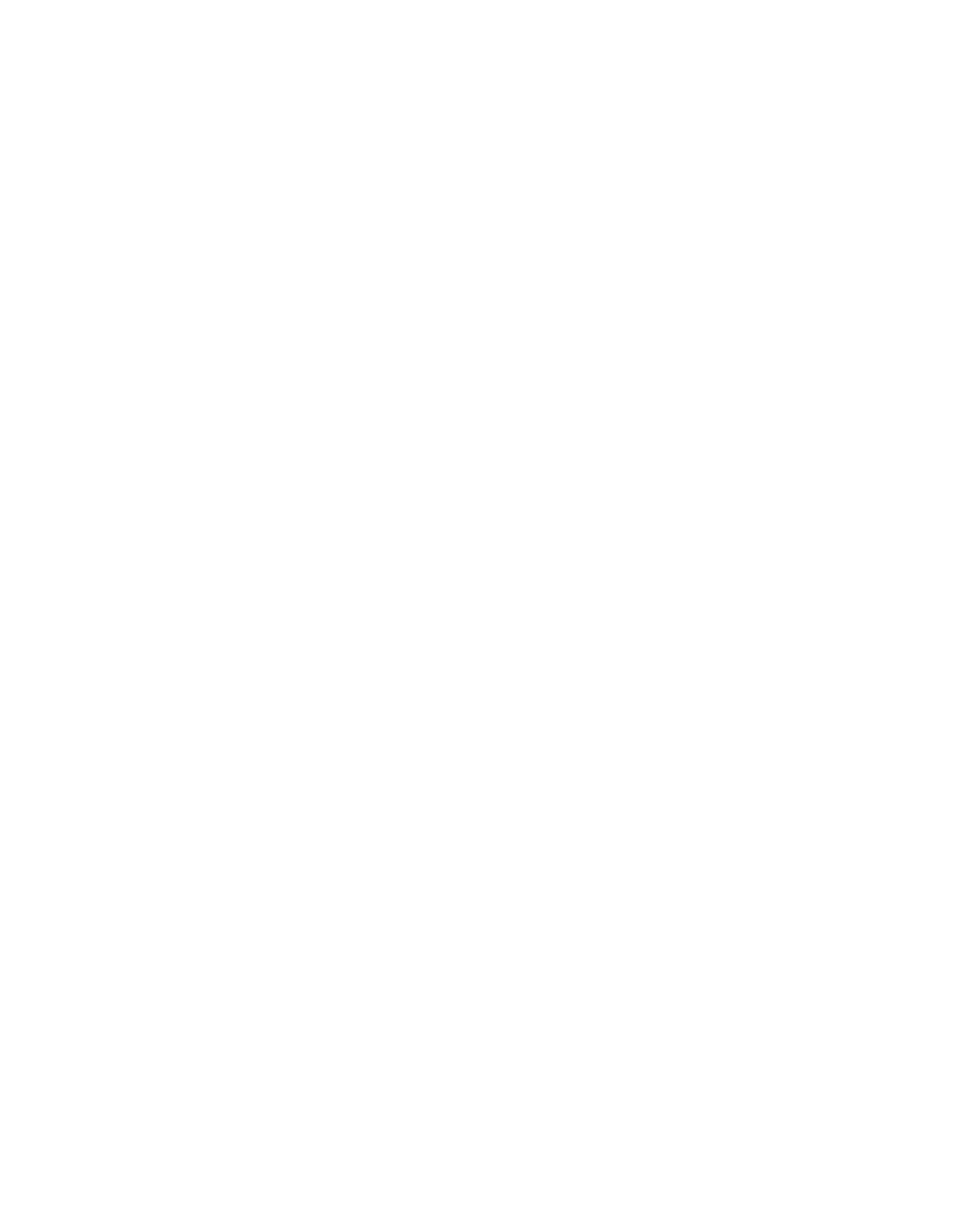## **Bureau of Emergency Communications Example 24, 2020** Friday, January 24, 2020

PM1. Report for FY 2020-21 Requested Budget 3:08:15 PM

#### **OUTCOME MEASURES**

|         | <b>Performance Measure</b>                                                         | <b>KPM</b> | FY 2016-17<br><b>Actuals</b> | FY 2017-18<br><b>Actuals</b> | FY 2018-19<br><b>Actuals</b> | FY 2019-20<br><b>Target</b> | FY 2019-20<br><b>YTD Actuals</b> | FY 2020-21<br><b>Target</b> | <b>Strategic</b><br><b>Target</b> |
|---------|------------------------------------------------------------------------------------|------------|------------------------------|------------------------------|------------------------------|-----------------------------|----------------------------------|-----------------------------|-----------------------------------|
| EC 0006 | Percentage of emergency 9-1-1 calls answered<br>within 20 seconds                  |            | 66%                          | 64%                          | 77%                          | 80%                         | 77%                              | 75%                         | 95%                               |
| EC 0017 | Percentage of emergency 9-1-1 calls answered<br>within 10 seconds in the busy hour |            | 22%                          | 16%                          | 49%                          | 53%                         | 49%                              | 50%                         | 90%                               |
| EC 0027 | Average time to answer emegency 9-1-1 cell<br>phone calls (in seconds)             |            | 31.50                        | 29.96                        | 15.60                        | 14.00                       | 13.82                            | 14.00                       | 10.00                             |
| EC 0028 | Average time to answer emergency 9-1-1 landline<br>calls (in seconds)              |            | 10.65                        | 11.95                        | 10.72                        | 14.00                       | 14.09                            | 14.00                       | 10.00                             |
| EC 0010 | Average time to answer emergency 9-1-1 calls (in<br>seconds)                       |            | 25                           | 25                           | 14                           | 14                          | 14                               | 14                          | 10                                |

#### **EFFICIENCY MEASURES**

|         | <b>Performance Measure</b>                                                        | <b>KPM</b> | FY 2016-17<br><b>Actuals</b> | FY 2017-18<br><b>Actuals</b> | FY 2018-19<br><b>Actuals</b> | FY 2019-20<br><b>Target</b> | FY 2019-20<br><b>YTD Actuals</b> | FY 2020-21<br><b>Target</b> | <b>Strategic</b><br><b>Target</b> |
|---------|-----------------------------------------------------------------------------------|------------|------------------------------|------------------------------|------------------------------|-----------------------------|----------------------------------|-----------------------------|-----------------------------------|
| EC 0013 | Number of overtime hours                                                          |            | 24,650                       | 17,627                       | 18,222                       | 19,750                      | 7,367                            | 19,967                      | 21,963                            |
| EC 0015 | Percent of new hires who graduated from academy                                   |            | 100%                         | 86%                          | 83%                          | %                           | 80%                              | 93%                         | 95%                               |
| EC 0024 | Total operational sick leave hours taken                                          |            | 14,070                       | 14,517                       | 15,242                       | 14,955                      | 8,174                            | 19,795                      | 21,774                            |
| EC 0025 | Total number of forced overtime hours                                             |            | 3,302                        | 2,296                        | 1,203                        | 2,432                       | 450                              | 1,242                       | 1,366                             |
| EC 0026 | Percentage of overtime hours attributed to<br>emergency communications operations |            | 90%                          | 90%                          | 83%                          | 90%                         | 84%                              | 87%                         | 87%                               |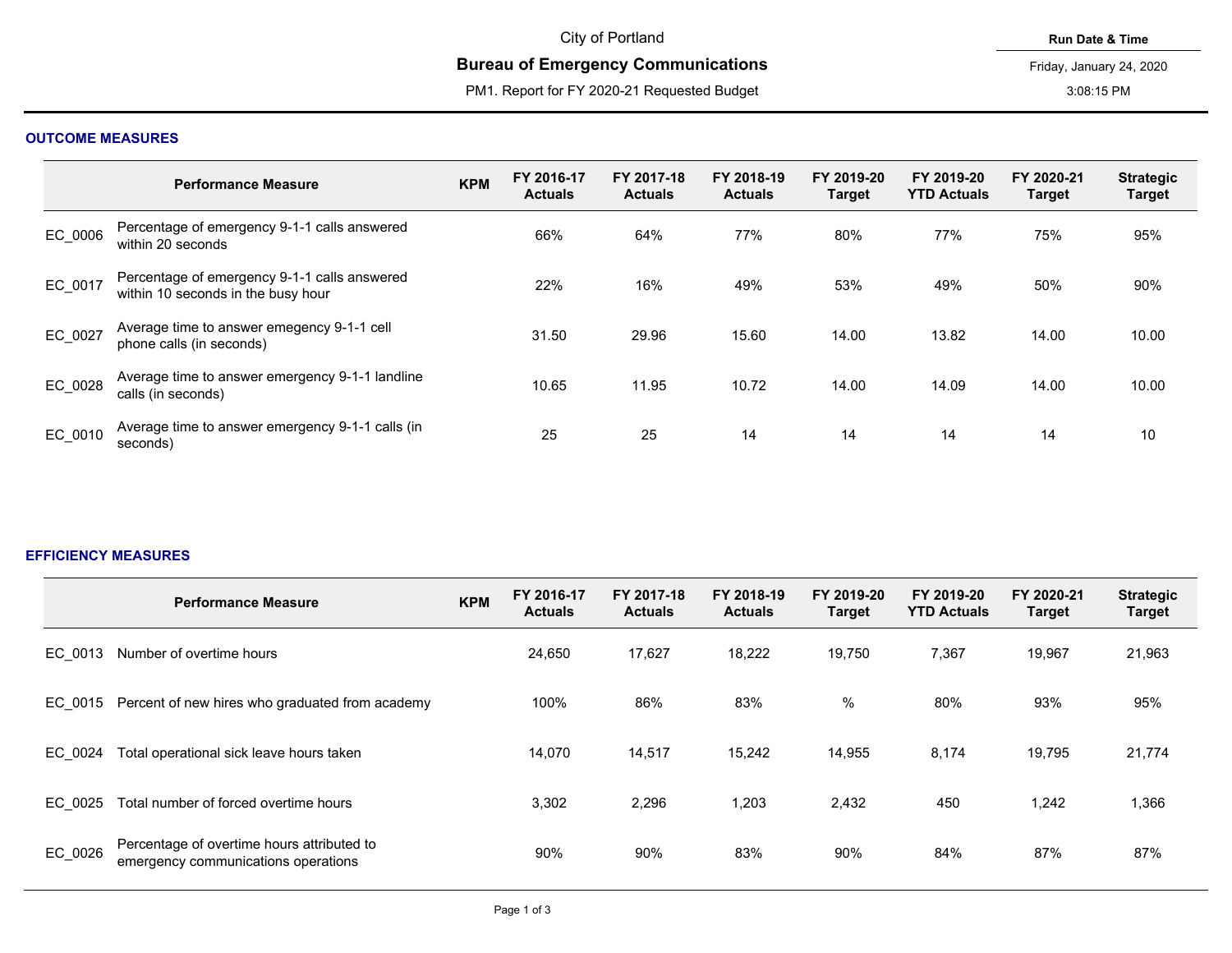#### **OUTPUT MEASURES**

|         | <b>Performance Measure</b>                                                                                                              | <b>KPM</b> | FY 2016-17<br><b>Actuals</b> | FY 2017-18<br><b>Actuals</b> | FY 2018-19<br><b>Actuals</b> | FY 2019-20<br><b>Target</b> | FY 2019-20<br><b>YTD Actuals</b> | FY 2020-21<br><b>Target</b> | <b>Strategic</b><br><b>Target</b> |
|---------|-----------------------------------------------------------------------------------------------------------------------------------------|------------|------------------------------|------------------------------|------------------------------|-----------------------------|----------------------------------|-----------------------------|-----------------------------------|
| EC 0030 | Number of operations employees hired in academy                                                                                         |            | 29                           | 22                           | 18                           | 9                           | 5                                | 18                          | 23                                |
| EC 0031 | Number of operations employees graduating from<br>academy                                                                               |            | 28                           | 26                           | 15                           | 18                          | 4                                | 16                          | 16                                |
| EC 0032 | Total number of Certified Call Takers by Fiscal<br>Year to take 9-1-1/Non-Emergency calls                                               |            | 0                            | 101                          | 108                          | 118                         | 100                              | 116                         | 118                               |
| EC 0033 | Total number of Certified Police Dispatchers by<br>Fiscal Year to take 9-1-1/Non-Emergency calls and<br>dispatch police responders      |            | 0                            | 84                           | 90                           | 118                         | 89                               | 92                          | 112                               |
| EC_0034 | Total number of Sr. Dispatchers by Fiscal Year to<br>take 9-1-1/Non-Emergency calls and dispatch<br>police, fire and medical responders |            | 0                            | 75                           | 80                           | 100                         | 79                               | 94                          | 111                               |

#### **WORKLOAD MEASURES**

|         | <b>Performance Measure</b>                                                                | <b>KPM</b> | FY 2016-17<br><b>Actuals</b> | FY 2017-18<br><b>Actuals</b> | FY 2018-19<br><b>Actuals</b> | FY 2019-20<br><b>Target</b> | FY 2019-20<br><b>YTD Actuals</b> | FY 2020-21<br><b>Target</b> | <b>Strategic</b><br><b>Target</b> |
|---------|-------------------------------------------------------------------------------------------|------------|------------------------------|------------------------------|------------------------------|-----------------------------|----------------------------------|-----------------------------|-----------------------------------|
| EC 0003 | Total number of emergency 9-1-1 telephone calls                                           |            | 536.521                      | 530,564                      | 576.446                      | 530.513                     | 318.812                          | 650,000                     | 585,000                           |
| EC 0004 | Total number of nonemergency telephone calls                                              |            | 314.620                      | 337,655                      | 330,621                      | 357,928                     | 166.431                          | 340,000                     | 306,000                           |
| EC 0016 | Total number of text sessions                                                             |            | 1,817                        | ,526                         | 1,590                        | 1,672                       | 1,029                            | 2,100                       | 1,890                             |
| EC 0035 | Total number of calls for service (Police, Fire, and<br>Medical for all partner agencies) |            | 677.800                      | 720.953                      | 721,904                      | 867.688                     | 370,195                          | 752,000                     | 842,240                           |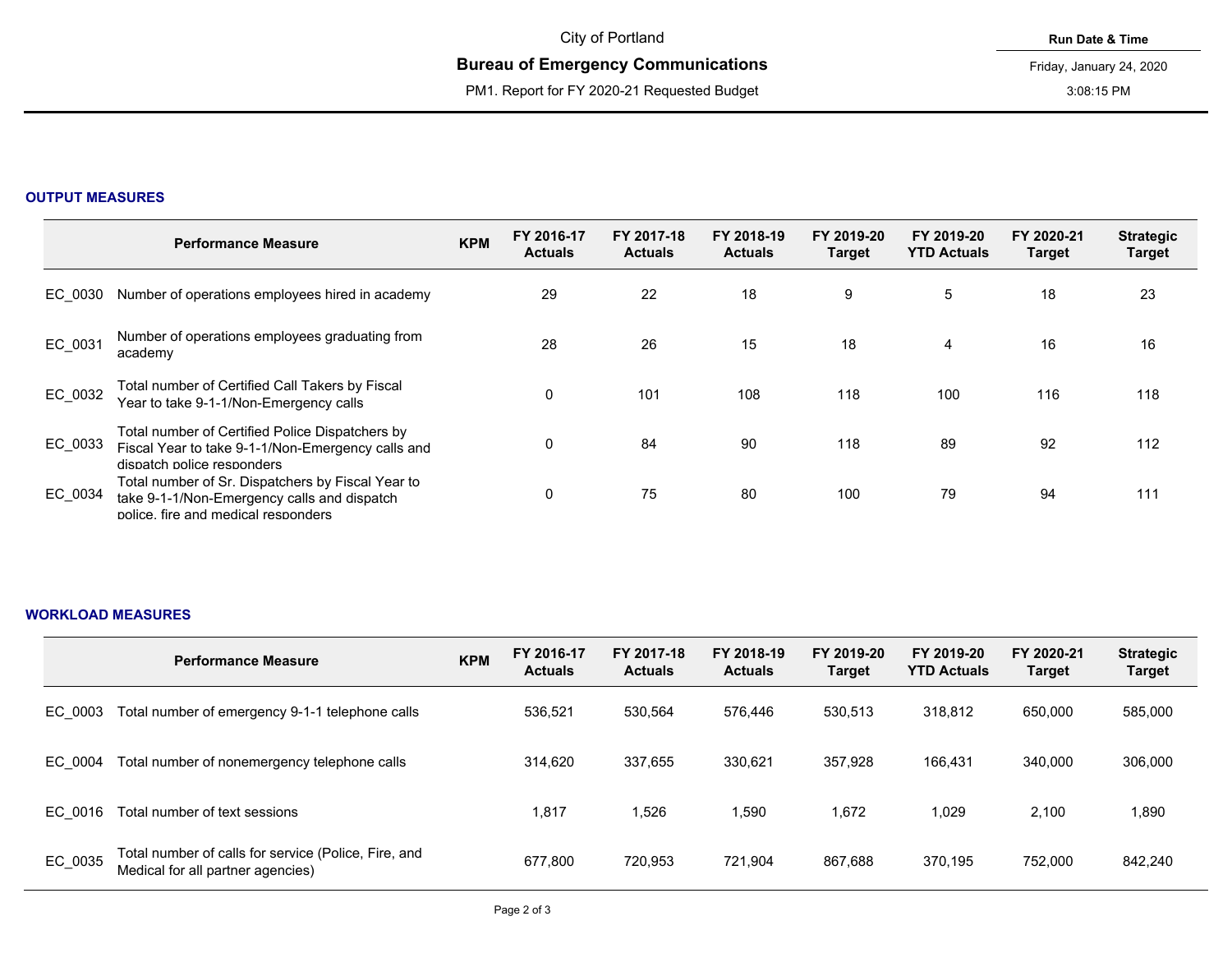## **FY 2020-21 Five Year Plan – BOEC**

#### **Plan Overview**

This five-year plan shows all revenue sources and expenses adjusted for inflationary factors based on City Budget Office forecasts. The Portland 9-1-1 Tax Revenue increases by approx. 33% Jan 1, 2020 and 25% Jan 1, 2021 as a new 9-1-1 tax rate has gone into effect, increasing the 9-1-1 tax paid to 9-1-1 Centers. This plan does not account for 2% cuts as referenced in Mayor's Guidance. The City's Public Safety Work Group is determining the best cost savings approach which will effectuate in FY 2021-22.

#### **Revenue Assumptions**

An increase in State 9-1-1 Tax Funds as described above are yet to be received starting in FY 2020-21. All other revenue sources increased in accordance with City Budget Office inflationary rates.

### **Expenditure Assumptions**

This plan assumes current expenditures increased in accordance with City Budget Office inflationary rates. BOEC is currently identifying future capital needs, which are not included in this plan.

### **Expenditure Risks to the Forecast and Confidence Level**

Confidence level is low. Capital needs are currently being assessed. Many assets within BOEC have reached end of life and need to be replaced. Technology costs continue to increase year over year.

Impacts to this plan arising from the Mayor's guidance to public safety bureaus to find a collaborative 2% reduction over the next 3 years will also change this plan.

| <b>Forecast</b><br>20,931,897<br>1,744,300<br>5,145,240<br>1,088,146<br>299,045<br>405,828<br>\$29,614,456 | <b>Forecast</b><br>21,538,922<br>1,789,652<br>5,289,307<br>1,117,526<br>299,045<br>224,612<br>\$30,259,064 | <b>Forecast</b><br>22,163,551<br>1,836,183<br>5,437,408<br>1,147,699<br>299,045<br>\$30,883,886 |
|------------------------------------------------------------------------------------------------------------|------------------------------------------------------------------------------------------------------------|-------------------------------------------------------------------------------------------------|
|                                                                                                            |                                                                                                            |                                                                                                 |
|                                                                                                            |                                                                                                            |                                                                                                 |
|                                                                                                            |                                                                                                            |                                                                                                 |
|                                                                                                            |                                                                                                            |                                                                                                 |
|                                                                                                            |                                                                                                            |                                                                                                 |
|                                                                                                            |                                                                                                            |                                                                                                 |
|                                                                                                            |                                                                                                            |                                                                                                 |
|                                                                                                            |                                                                                                            |                                                                                                 |
|                                                                                                            |                                                                                                            |                                                                                                 |
|                                                                                                            |                                                                                                            |                                                                                                 |
|                                                                                                            |                                                                                                            |                                                                                                 |
|                                                                                                            |                                                                                                            |                                                                                                 |
|                                                                                                            |                                                                                                            |                                                                                                 |
| \$546,067                                                                                                  | \$405,828                                                                                                  | \$224,612                                                                                       |
| 17,984,519                                                                                                 | 18,470,101                                                                                                 | 18,968,794                                                                                      |
| 4,721,262                                                                                                  | 4,848,736                                                                                                  | 4,979,652                                                                                       |
| 42,189                                                                                                     | 43,328                                                                                                     | 44,498                                                                                          |
| 428,466                                                                                                    | 440,035                                                                                                    | 451,916                                                                                         |
| 5,891,953                                                                                                  | 6,051,036                                                                                                  | 6,214,414                                                                                       |
|                                                                                                            |                                                                                                            |                                                                                                 |
|                                                                                                            | \$30,259,064                                                                                               | \$30,883,886                                                                                    |
| 17,511,703<br>4,597,139<br>41,080<br>417,202<br>5,737,053                                                  | \$28,803,042<br>\$29,614,456                                                                               |                                                                                                 |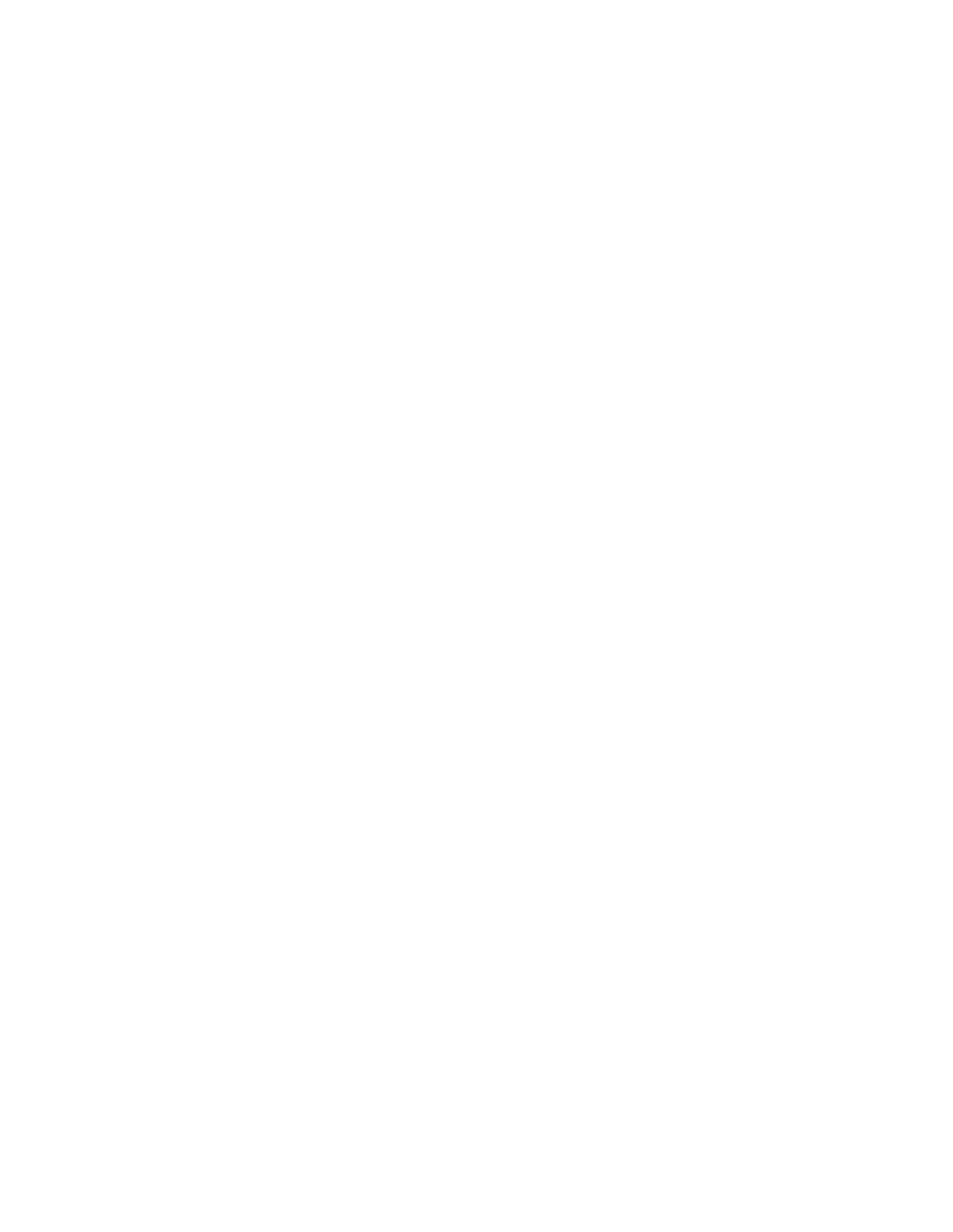# **Bureau of Emergency Communications**

# **Requested Budget & Racial Equity Plan Update:**

FY20/21 budget includes funds that will support employee equity, hiring, retention and inclusion for communities of color and people with disabilities. Recruitment efforts are designed to expand employment opportunities for diverse populations with the goal of creating a more inclusive workforce.

The requested budget includes funding for an Equity Committee and the development of a Racial Equity Plan.

## **Racial Equity Plan Link:** Not Available Yet

## **Requested Budget Community Engagement:**

In FY 19/20, BOEC established the Bureau Equity Committee. As part of their mandate through the development of the racial equity plan, the bureau will develop an engagement plan to address this need.

## **Base Budget Constraints:**

The bureau has allocated employee time to specifically work of the Equity Committee. In FY 20/21, the Committee will meet twice a month, every month. Costs for translation services for incoming calls (\$24K) as well as employee time are currently being absorbed by the base budget.

## **Notable Changes:**

Time has been approved to allow the Equity Committee to meet bi-monthly to have work sessions. The purpose of these work sessions are result based in nature to develop the Racial Equity Plan.

## **Equity Manager Role in Budget Development**

The Bureau does not have 100% dedicated staff. Equity efforts are led by the Business Operations Manager, whose main job responsibility is to develop and manage the Bureau budget.